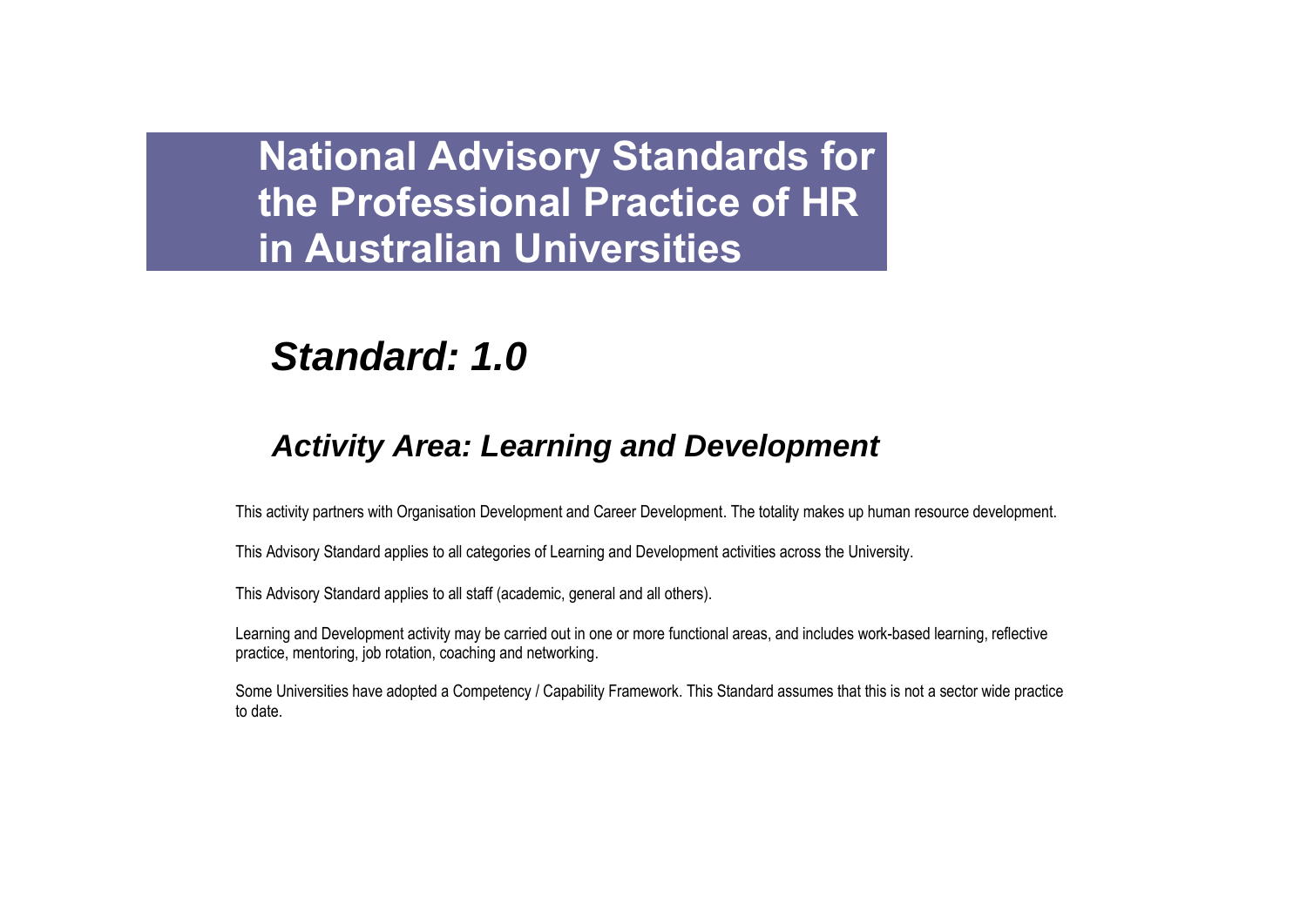

## **Table of Contents**

| 1            |  |
|--------------|--|
| $\mathbf{2}$ |  |
| 3            |  |
| 4            |  |
| 5            |  |
| 6            |  |
| 7            |  |
| 8            |  |
| 9            |  |
| 10           |  |
| 11           |  |
|              |  |
| 13           |  |
|              |  |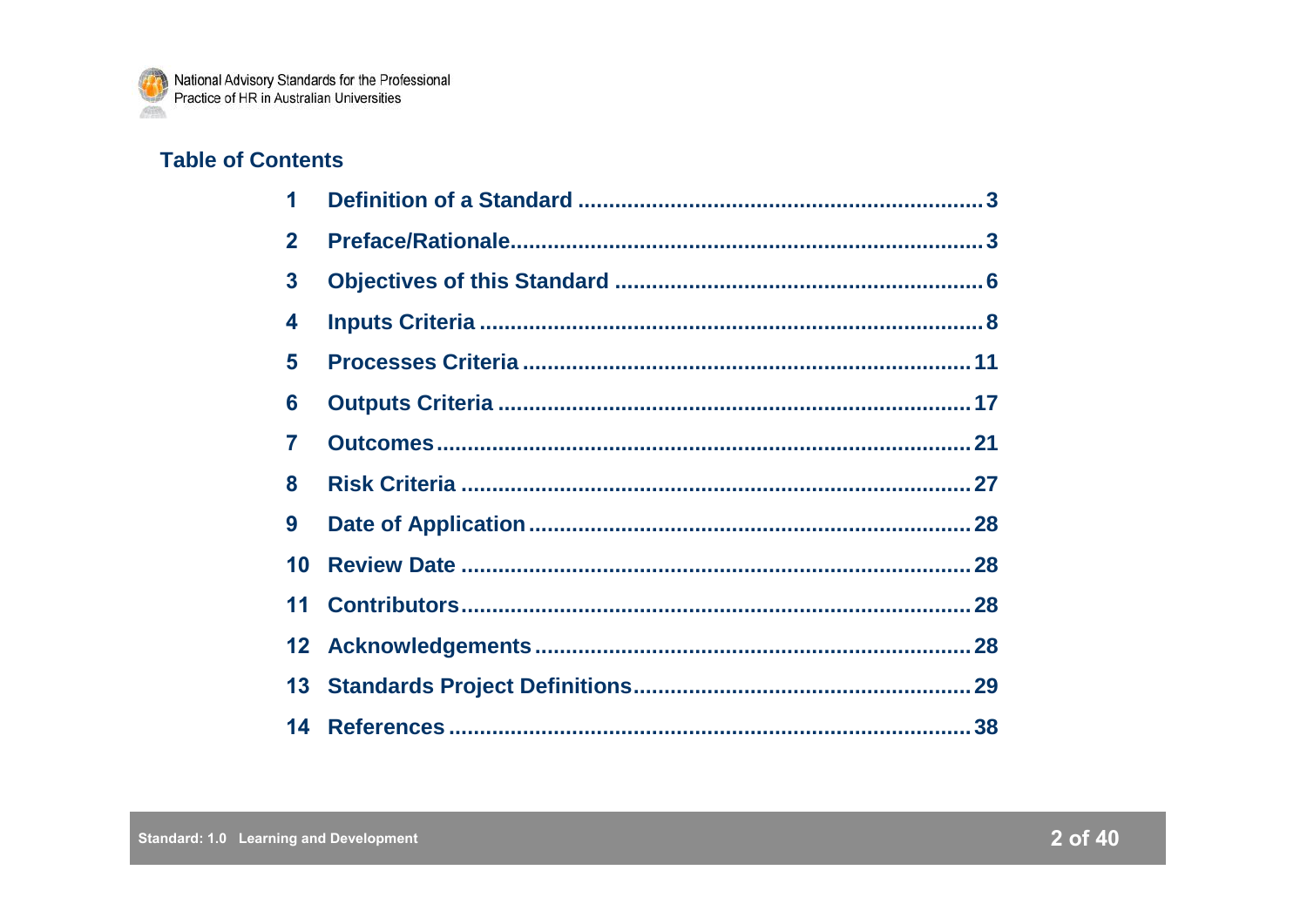

## **1 Definition of a Standard**

- 1.1 A standard is an agreed specification or other criterion used as a rule, guideline, or definition of a level of performance or achievement (AUQA, n.d).
- 1.2 A Standard, according to Standards Australia (2008) *provides, for common and repeated use, rules, guidelines or characteristics for activities or their results, aimed at the achievement of the optimum degree of order in a given context.*

## **2 Preface/Rationale**

- 2.1 This Standard has been developed within a Workplace Productivity Programme (WPP) funded project with the premise that the project would support the professional practice of human resources in Australian Universities, and directly impact on the sector"s capability to describe and assess better HR practice.
- 2.2 The purpose of this standard is as a national advisory standard for Australian universities. The Standard addresses quality practice in Learning and Development. The Standard, and any self-assessment or audit process, facilitates an integrated approach to the achievement of a University"s learning and development goals. They identify opportunities for improvement and to implement strategies for their achievement.
- 2.3 A standard is an agreed, repeatable way of undertaking an activity. It is a published document that contains a specification or other criteria designed to be used consistently as a rule, guideline, or definition. Standards help to increase the reliability and the effectiveness of HR activities, and assist in their evaluation or measurement. This HR Standard is designed for voluntary use and does not impose regulation (British Standards Institution, n.d.). The application of the Standard is at the prerogative of each University.
- 2.4 This HR Standard will establish the basis for "what we could expect to see in a University HR activity" for the purposes of quality assessment, performance examination, a demonstration of better human resource practice and for demonstrating to stakeholders that value for money is being achieved. It can also be used for comparative benchmarking purposes.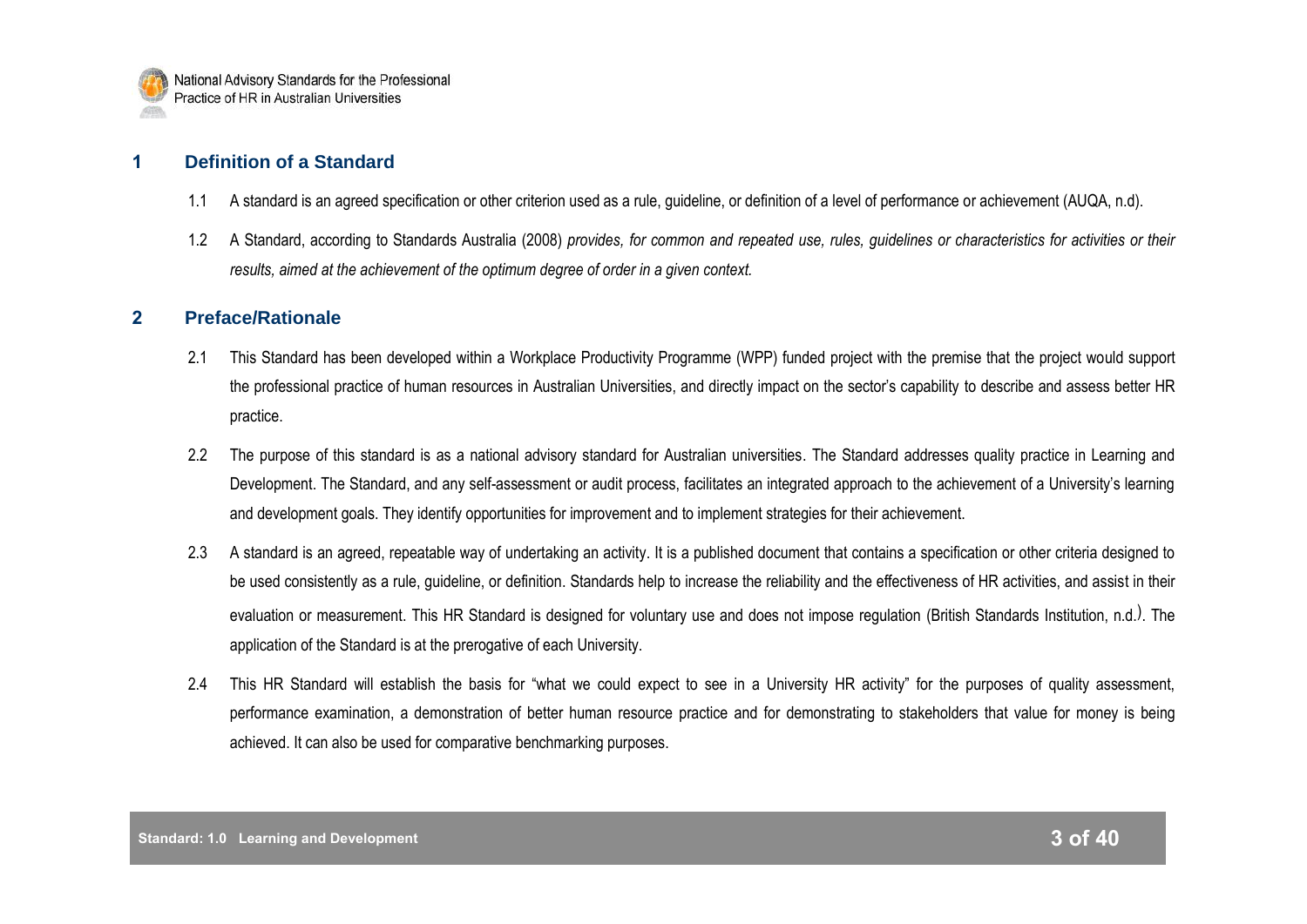

#### 2.5 This Standard:

- 2.5.1 has been developed using subject matter experts
- 2.5.2 is practical, not rhetorical
- 2.5.3 has its foundation within the current literature
- 2.5.4 draws on the UK experience in similar areas (HEFCE, 2005)
- 2.5.5 incorporates internal consistency
- 2.5.6 is outcome focused
- 2.5.7 should be comprehensible to users who have not participated in its preparation.
- 2.6 The Standard should be used as a tool to improve the management and activity of learning and development in a University environment, and is designed to be outcome focused. It is not intended to be used as a mandated checklist but rather it can be adapted to different HR environments. It allows each university to modify the final national standard, where necessary, to cater for organisational diversity and to reflect their operating environment.
- 2.7 The Standard describes *evidence requirements* which indicate the type of objective evidence that an auditor/examiner would expect to find to demonstrate that a criterion is being addressed. The extent of evidence provided should be commensurate with the issue being managed and the strategy being used. (Natural Resources Commission, 2005)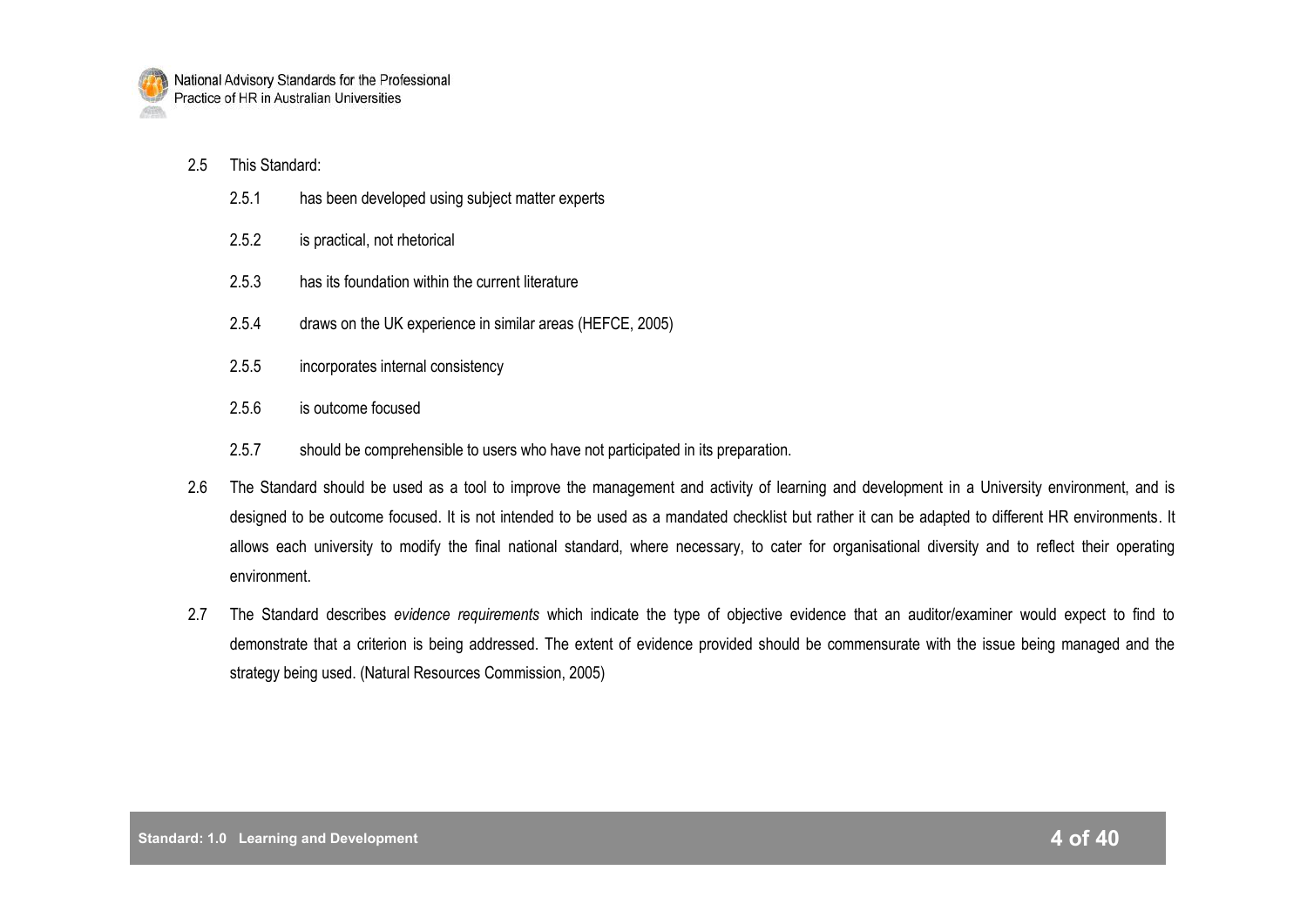

- 2.8 The Standard is applicable to any Australian University that wishes to:
	- 2.8.1 Develop and implement Learning and Development strategies in an efficient, effective and economic manner
	- 2.8.2 Address consistency and comparability with other Universities
	- 2.8.3 Assure itself that it is using quality processes
	- 2.8.4 Demonstrate such conformance to others, or
	- 2.8.5 Make a self-assessment of conformance with the Standard.
- 2.9 The structure of a Standard relies on the following framework (Victorian Auditor-General, 2008; Auditor-General of Queensland, 2007; and HEFCE, 2005):
	- 2.9.1 **Inputs**: the human, physical and financial resources used and the time required to produce the outputs. Inputs are what the process or activity uses.
	- 2.9.2 **Processes**: the activities that generate the products and services that constitute the outputs; the actions or processes applied to convert resources into a product or service.
	- 2.9.3 **Outputs**: the deliverables goods and services produced to achieve the outcomes being sought.
	- 2.9.4 **Outcomes**: the results or consequences of the actions or outputs. Outcomes may be short, intermediate or long term.
	- 2.9.5 **Risks**: "*…the possibility of something happening that impacts on organisational objectives"* (AS/NZS 4360:2004)

For each proposed standard we have, or will be undertaking, an initial "Internal Consistency" check to identify that:

- a. each Outcome is supported by an Output
- b. each Output has a supporting Process or Input (or both)
- c. Inputs and processes are linked to Outputs.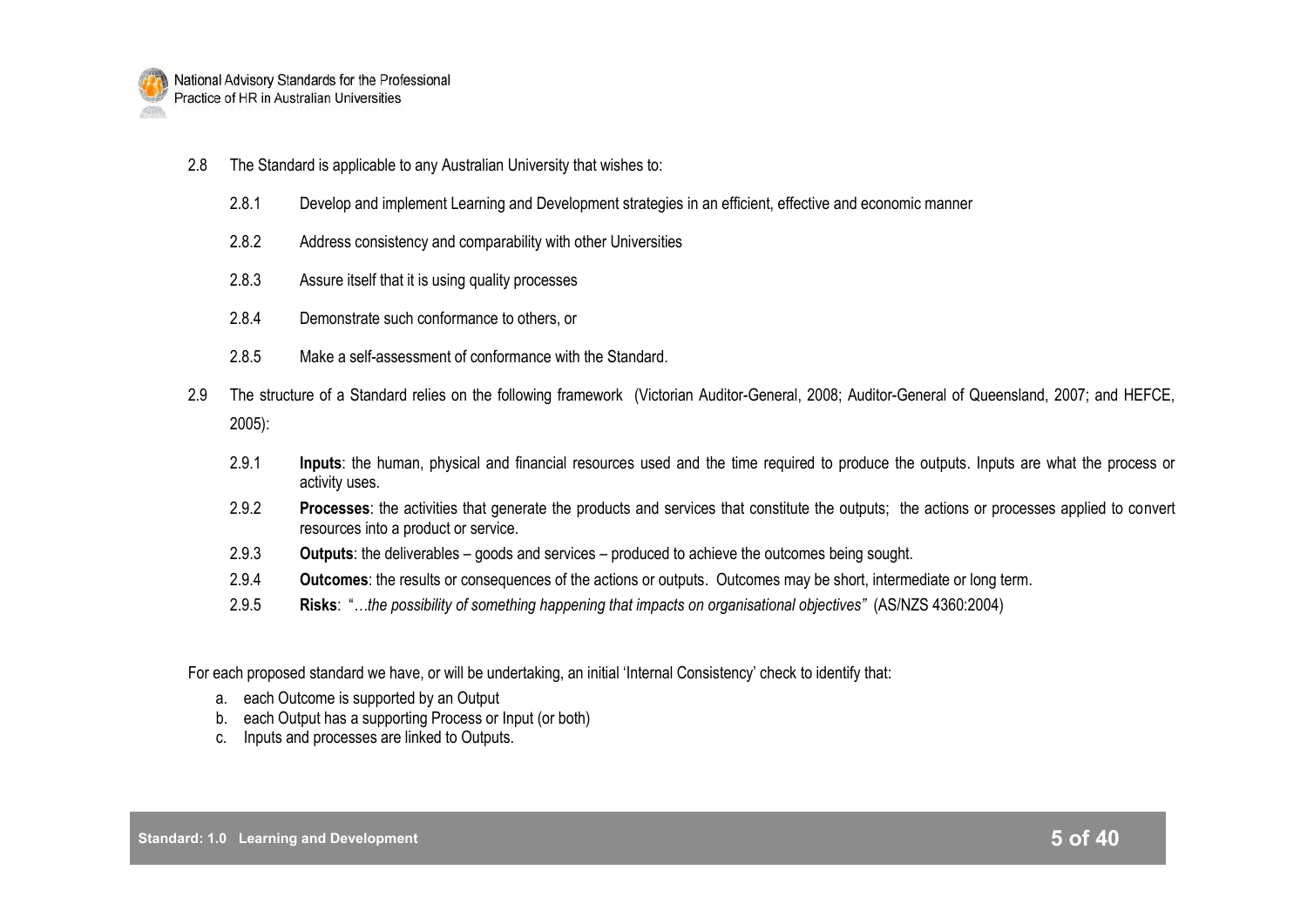

## **3 Objectives of this Standard**

#### **Strategic Objectives**

- (i) To ensure that University performance (efficiency, effectiveness and economy) is improved through the learning and development activities
- (ii) To create learning and development programs which support leadership in teaching, world-class research and best practice organisational professionalism and performance (USyd, 2005)
- (iii) To ensure that all learning and development is aligned with the University's strategic objectives (QUT, 2007)
- (iv) To promote, develop and retain excellent staff
- (v) To ensure that essential corporate training is identified, delivered and implemented
- (vi) To ensure that learning and development activities support equity objectives

#### **Operational Objectives**

- (vii) To ensure the design and provision of systematic and planned activities to provide staff with the opportunities to learn necessary skills to meet current and future job demands (Werner & DeSimone, 2006)
- (viii) To ensure that staff are adequately trained and developed to enable them to effectively discharge their responsibilities
- (ix) To motivate staff and increase their commitment by providing suitable personal and skill development opportunities
- (x) That staff take their own and others" professional development seriously and are committed to learning and development activities (HEFCE, 2005)
- (xi) To ensure that learning and development resources address identified priority gaps in the University's skill base (Ulrich and Brockbank, 2005)
- (xii) To provide adequate and appropriate training facilities on a cost effective basis
- (xiii) To facilitate the provision of a cost-effective range of learning and development initiatives that meet University priorities
- (xiv) To ensure that staff recognise where and how their competencies have been improved by learning and development (HEFCE, 2005)
- (xv) To ensure that staff and managers act on agreed individual learning and development plans (HEFCE, 2005)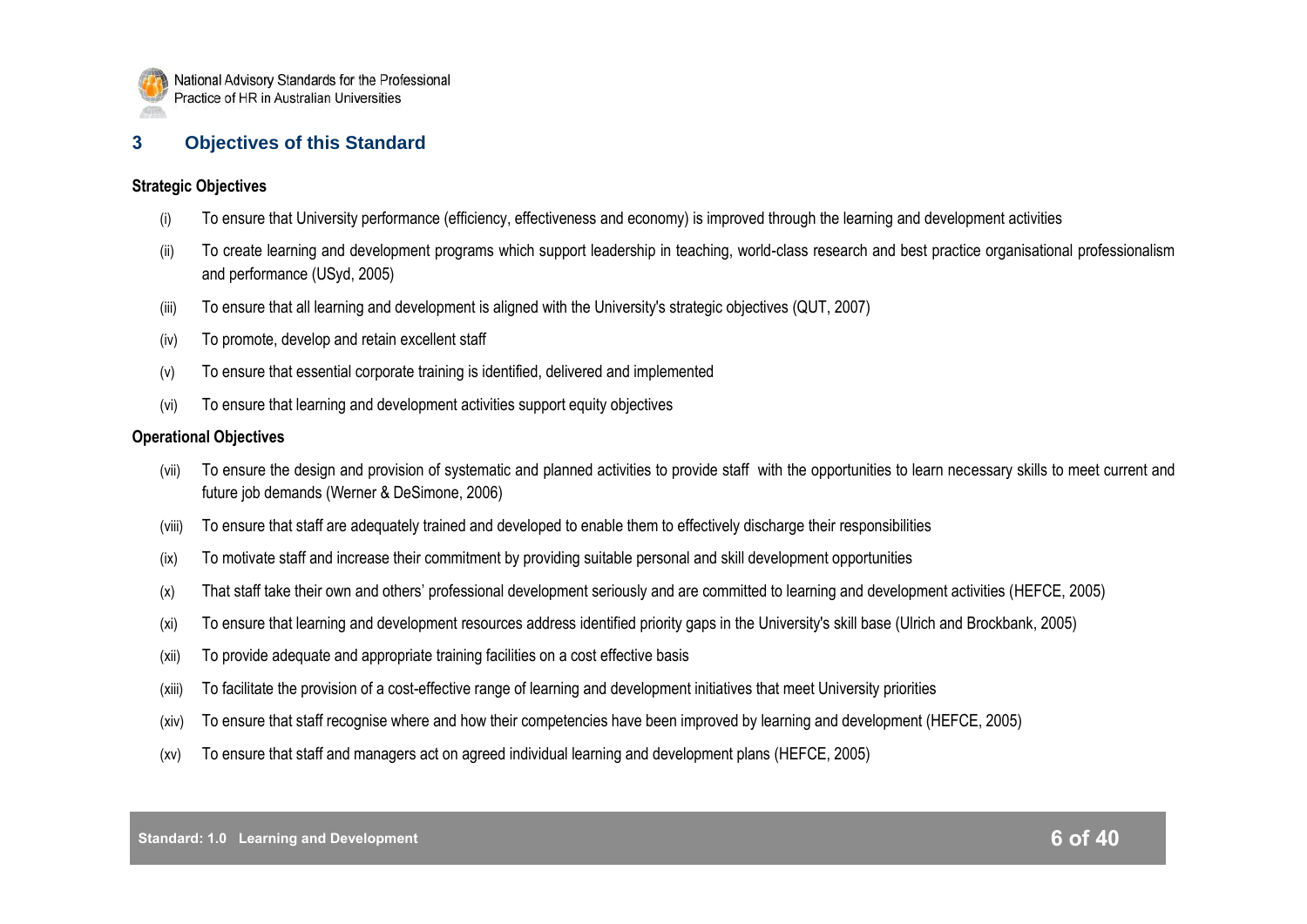

- (xvi) To ensure that Managers at different levels recognise the importance of learning and development and support and implement learning and development initiatives (HEFCE, 2005)
- (xvii) To ensure that staff believe the University is committed to their learning and development (HEFCE, 2005)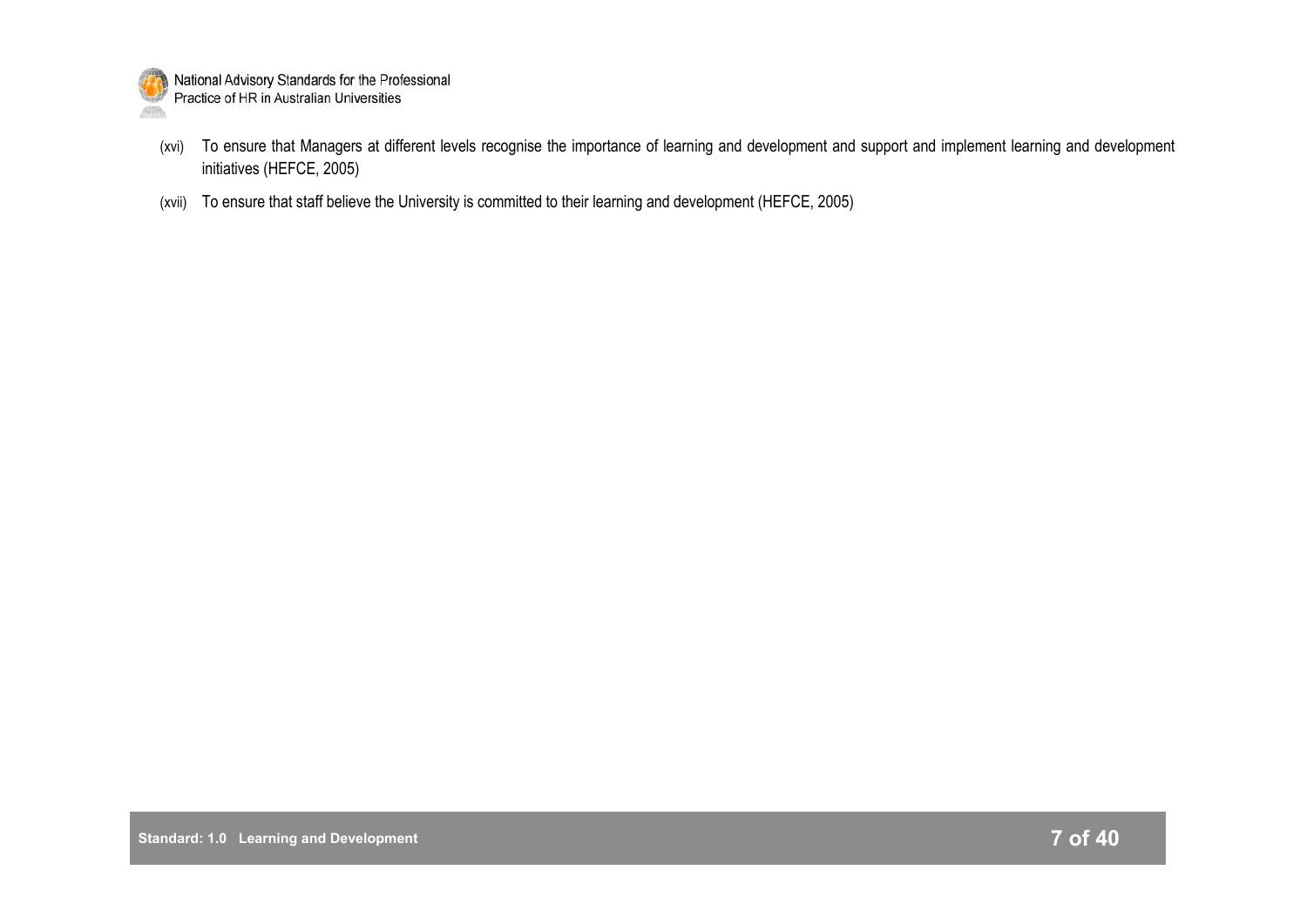

## **4 Inputs Criteria**

**Inputs**: the human, physical and financial resources used and the time required to produce the outputs. Inputs are what the process or activity uses.

|                 | <b>Inputs Criteria</b>                                                                                                        | <b>Sources of evidence</b><br>Where to review the application of<br>the particular criterion                                                                                                                                     | Indicators of success<br>The range of performance which<br>demonstrates good HR practice                       |  |
|-----------------|-------------------------------------------------------------------------------------------------------------------------------|----------------------------------------------------------------------------------------------------------------------------------------------------------------------------------------------------------------------------------|----------------------------------------------------------------------------------------------------------------|--|
| IP <sub>1</sub> | There is a clearly defined<br>accountability (or accountabilities)<br>for learning and development<br>activity (Clardy, 2004) | Review of organisation chart<br>><br>Review of HRD policy<br>>                                                                                                                                                                   | A single point of accountability<br>or a effective co-ordinating<br>mechanism for multiple<br>accountabilities |  |
| IP <sub>2</sub> | The investment in learning and<br>development is appropriate to<br>achieve University objectives<br>(HEFCE, 2005)             | Review budget and<br>$\,>$<br>expenditure, which should be<br>segmented to identify L&D<br>expenditure.<br>Identify corporate objectives,<br>$\,>$<br>and map the linkages to L&D<br>initiatives with associated<br>expenditure. | Benchmarked L&D budget<br>against sector (example: 3-5%<br>of salary budget)                                   |  |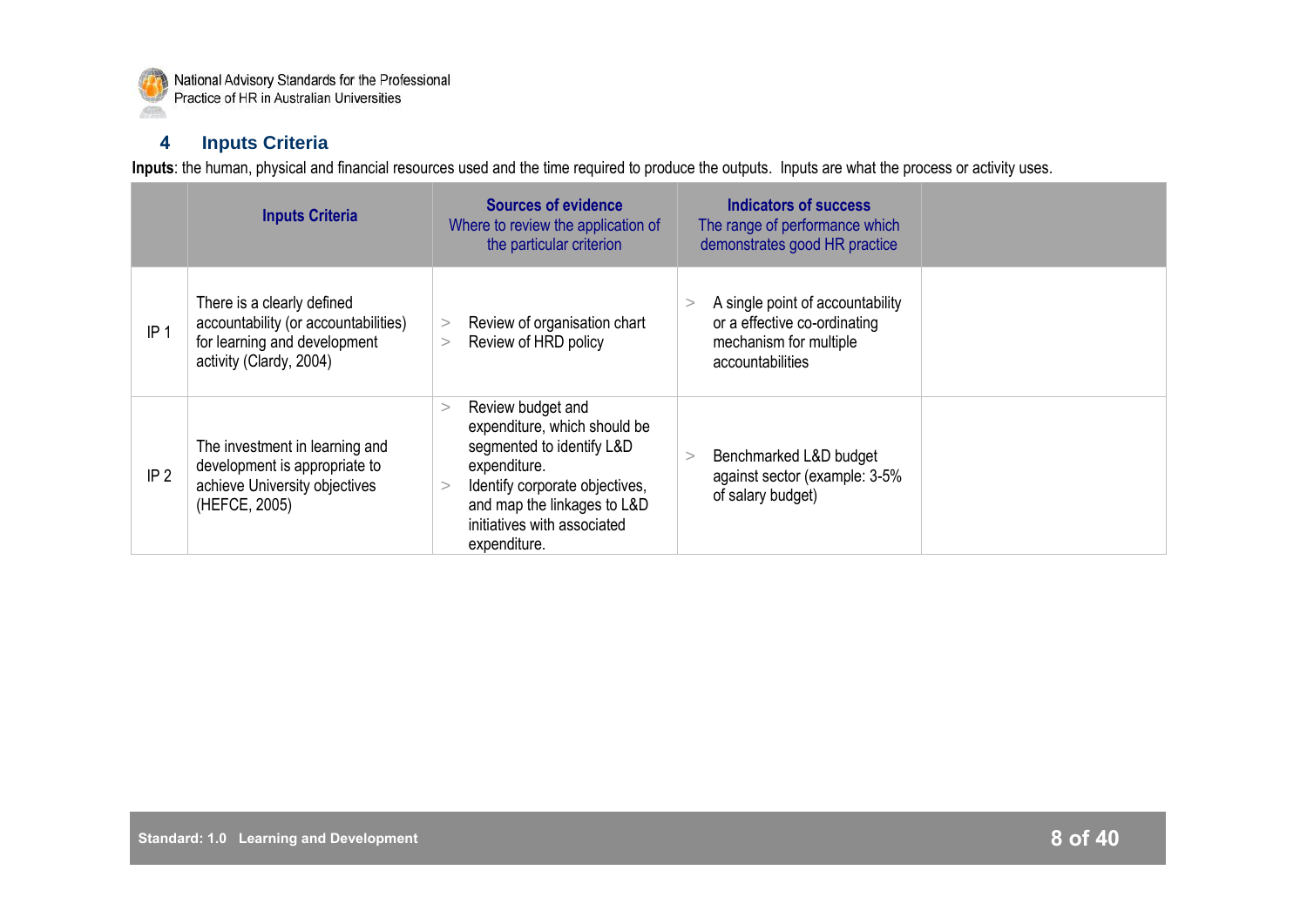

|                 | <b>Inputs Criteria</b>                                                                                                                                    | <b>Sources of evidence</b><br>Where to review the application of<br>the particular criterion                                                                                                                                                                                                                                                                                                                                                                                                                             | <b>Indicators of success</b><br>The range of performance which<br>demonstrates good HR practice |  |
|-----------------|-----------------------------------------------------------------------------------------------------------------------------------------------------------|--------------------------------------------------------------------------------------------------------------------------------------------------------------------------------------------------------------------------------------------------------------------------------------------------------------------------------------------------------------------------------------------------------------------------------------------------------------------------------------------------------------------------|-------------------------------------------------------------------------------------------------|--|
| IP <sub>3</sub> | There is adequate expertise in<br>learning and development available<br>(either internally or externally)<br>without undue cost or delay<br>(HEFCE, 2005) | Review L&D program /<br>><br>initiatives demonstrating a<br>future timetable for the<br>implementation or conduct of<br>those initiatives.<br>Review program of earlier L&D<br>initiatives to identify when they<br>were conducted and by whom.<br>Review details of unmet L&D<br>$\,>$<br>demand and ensure<br>competency<br>Competency profiles for all L&D<br>$\rm{^>}$<br>providers<br>Accreditation of providers<br>><br>L&D Product mix and client mix<br>$\rm{^>}$<br>can be delivered in a<br>sustainable manner | A performance standard<br>><br>established by the University                                    |  |
| IP <sub>4</sub> | Managers and staff are aware of<br>learning and development<br>processes and opportunities within<br>the University (HEFCE, 2005)                         | Survey of managers and staff<br>><br>Website<br>><br>L&D plan<br>>                                                                                                                                                                                                                                                                                                                                                                                                                                                       | Percentage improvement over<br>><br>prior result<br>Benchmark comparison rate<br>>              |  |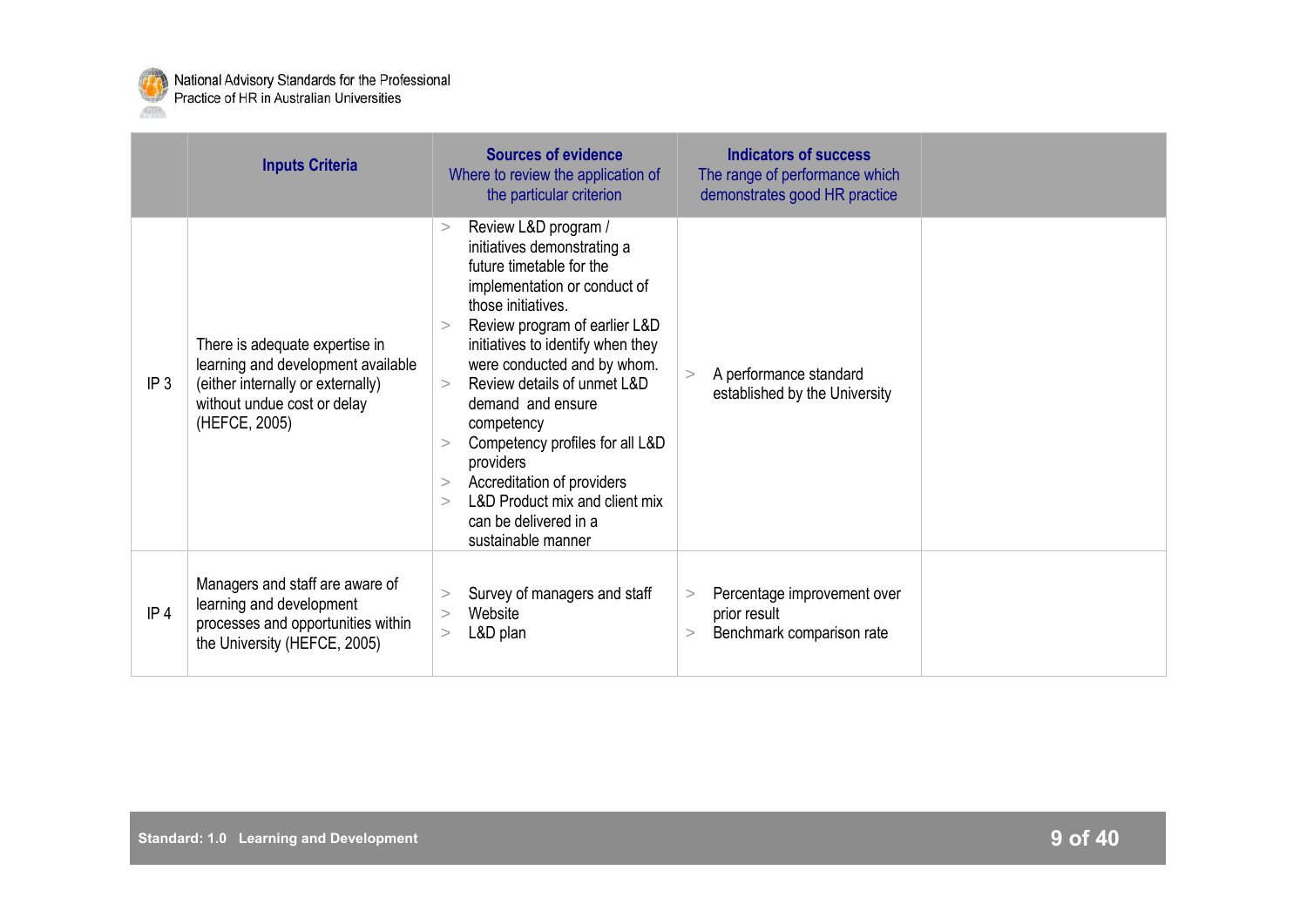

|                 | <b>Inputs Criteria</b>                                                                                                                                                                                                                                   | <b>Sources of evidence</b><br>Where to review the application of<br>the particular criterion                                                                                                                                                                                 | Indicators of success<br>The range of performance which<br>demonstrates good HR practice                                                        |  |
|-----------------|----------------------------------------------------------------------------------------------------------------------------------------------------------------------------------------------------------------------------------------------------------|------------------------------------------------------------------------------------------------------------------------------------------------------------------------------------------------------------------------------------------------------------------------------|-------------------------------------------------------------------------------------------------------------------------------------------------|--|
| IP <sub>5</sub> | Learning and development staff<br>possess the capabilities and<br>competencies required to consult,<br>design, develop and deliver<br>appropriate initiatives (eg job re-<br>design) within the University<br>(Werner & DeSimone 2006; ASTD,<br>$n.d.$ ) | Review process for developing<br>and delivering L&D initiatives<br>Review statements of L&D<br>(internal) staff competencies<br>and capabilities<br>Review learning and<br>development plans for L&D staff<br>Review of participant feedback<br>Potential use of peer review | A performance standard<br>established by the University<br>An appropriate range of<br>specialist competencies<br>identified within the L&D team |  |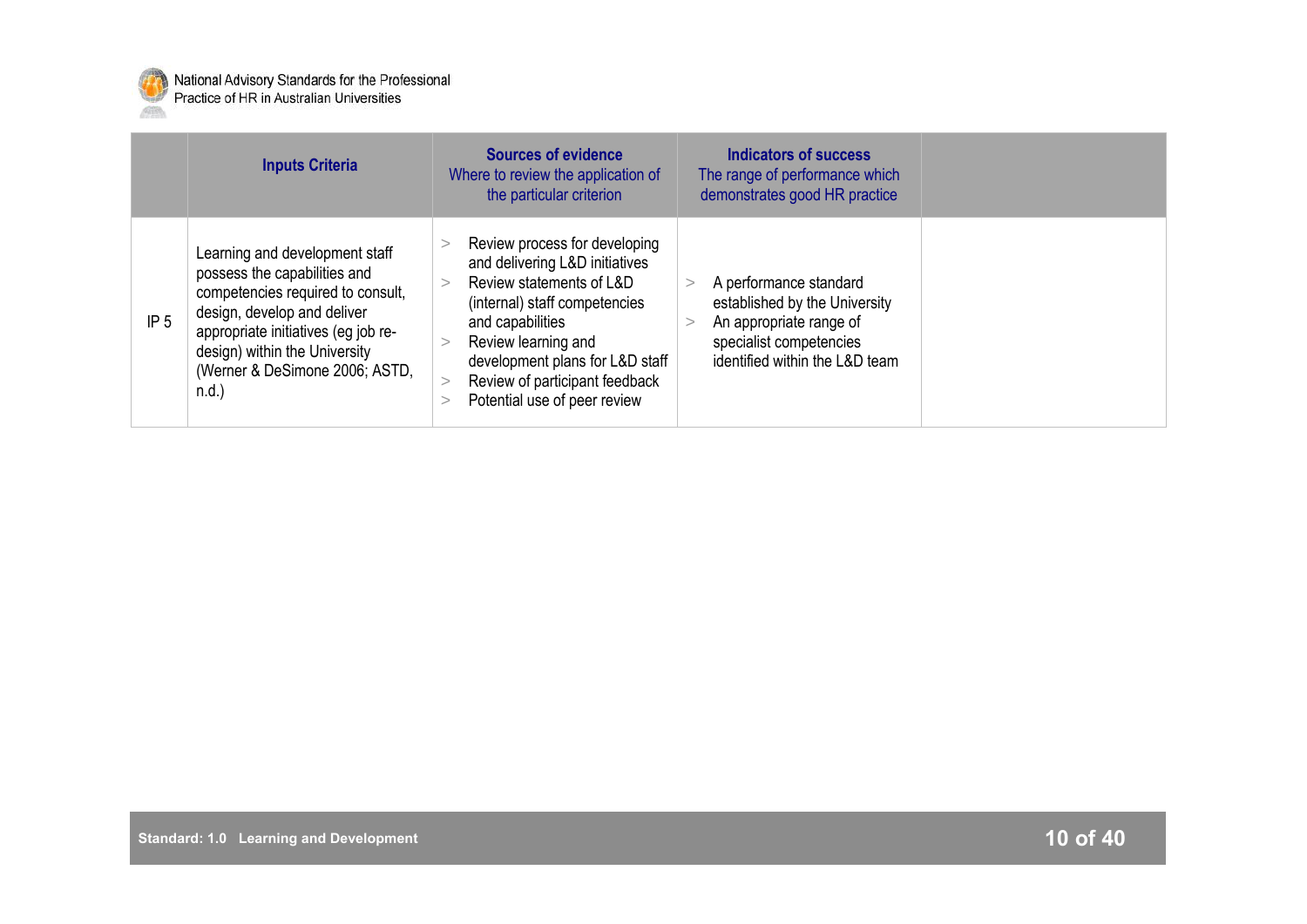

## **5 Processes Criteria**

Processes: the activities that generate the products and services that constitute the outputs; the actions or processes applied to convert resources into a product or service.

|                 | <b>Processes Criteria</b>                                                                                                                                                                                    | <b>Sources of evidence</b><br>Where to review the application of<br>the particular criterion                                                                                                                                                                                    | Indicators of success<br>The range of performance which<br>demonstrates good HR practice |  |
|-----------------|--------------------------------------------------------------------------------------------------------------------------------------------------------------------------------------------------------------|---------------------------------------------------------------------------------------------------------------------------------------------------------------------------------------------------------------------------------------------------------------------------------|------------------------------------------------------------------------------------------|--|
| PR <sub>1</sub> | There is a review of learning and<br>development needs using<br>recognised processes (HEFCE,<br>2005)                                                                                                        | Review the documentation of<br>learning and development needs.<br>Is it up-to-date?<br>><br>Who is responsible?<br>$\geq$<br>Is it comprehensive?<br>$\geq$<br>How is it developed?<br>$\geq$<br>L & D needs are identified by<br>><br>category and priorities are<br>assigned. | A performance standard<br>><br>established by the University                             |  |
| PR <sub>2</sub> | Learning and development activity is<br>mapped to the competencies<br>required by the strategic goals of the<br>university (AUQA, 2002)                                                                      | Identify that all L&D outcomes,<br>outputs and processes are<br>linked to the university's<br>strategic and operational goals                                                                                                                                                   | A performance standard<br>><br>established by the University                             |  |
| PR <sub>3</sub> | Learning and development is<br>undertaken using a range of<br>processes (including induction,<br>appraisals, mentoring, formal<br>training, on the job training 360<br>degree feedback etc) (HEFCE,<br>2005) | Sample L&D courses and other<br>$\geq$<br>initiatives to identify L&D<br>processes engaged.<br>L & D product offerings are<br>><br>reviewed for breadth and depth.                                                                                                              | A performance standard<br>><br>established by the University                             |  |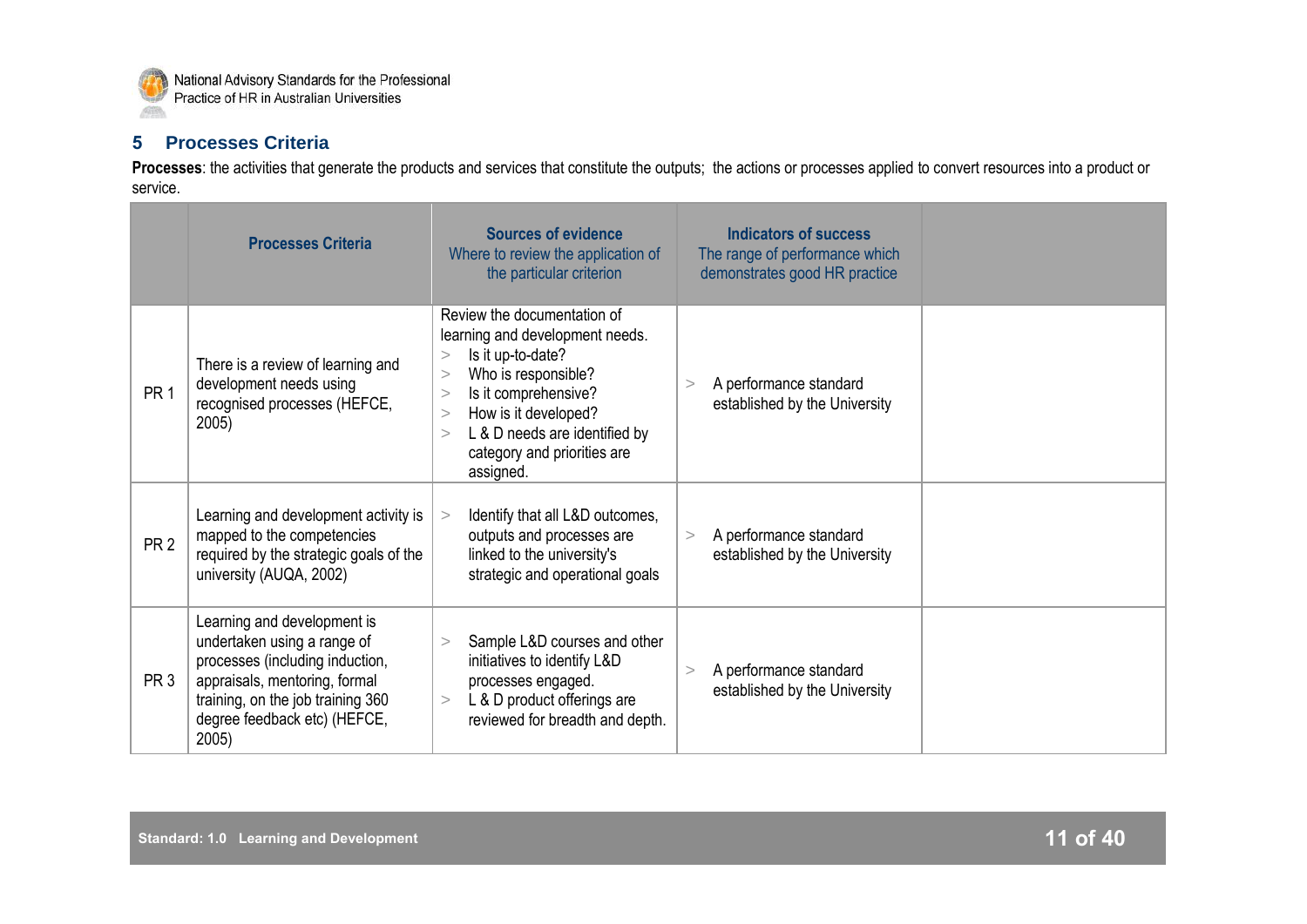

|                 | <b>Processes Criteria</b>                                                                                        | <b>Sources of evidence</b><br>Where to review the application of<br>the particular criterion                                                                                                                                                                                                                                                                              | <b>Indicators of success</b><br>The range of performance which<br>demonstrates good HR practice |  |
|-----------------|------------------------------------------------------------------------------------------------------------------|---------------------------------------------------------------------------------------------------------------------------------------------------------------------------------------------------------------------------------------------------------------------------------------------------------------------------------------------------------------------------|-------------------------------------------------------------------------------------------------|--|
| PR <sub>4</sub> | There are learning and development<br>initiatives that support organisational<br>change priorities (HEFCE, 2005) | Identify organisational change<br>><br>programs and priorities from a<br>corporate standpoint<br>Identify L&D initiatives are<br>linked to priority program<br>Feedback from managers<br>effecting change or usefulness<br>to them<br>Review product offering to<br>$\geq$<br>identify L&D products that focus<br>on change management and<br>leading change competencies | A performance standard<br>><br>established by the University                                    |  |
| PR <sub>5</sub> | Essential corporate training is<br>conducted (eg bullying, harassment,<br>EEO).                                  | Review historical and planned<br>$\rm{>}$<br>L&D programs to identify<br>essential corporate training<br>A clear compliance program is<br>identified, agreed and<br>conducted                                                                                                                                                                                             | A performance standard<br>$\geq$<br>established by the University                               |  |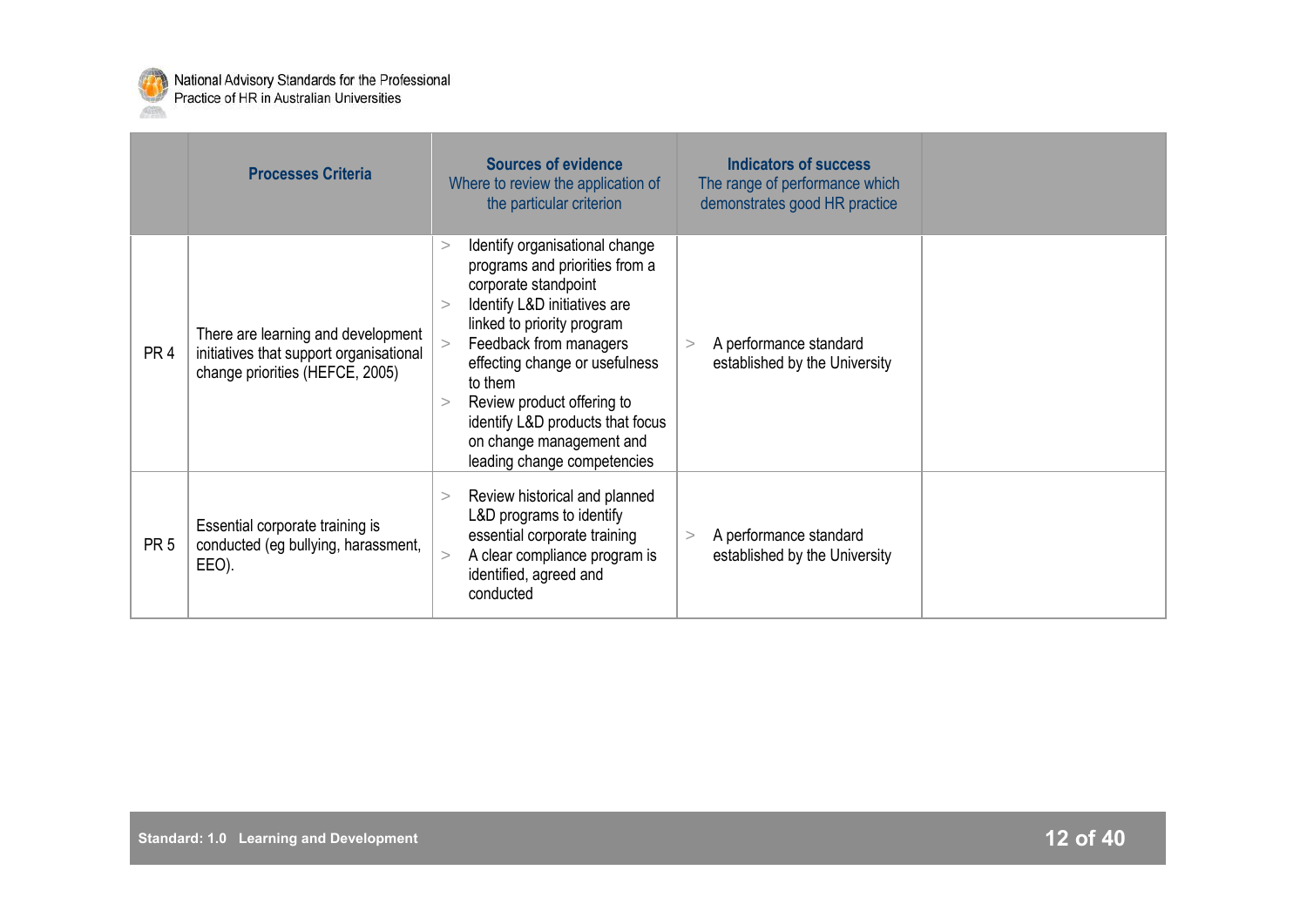

|                 | <b>Processes Criteria</b>                                                                                                                                                                                                                                     | Sources of evidence<br>Where to review the application of<br>the particular criterion                                                                                                                                                                                                                                                                                                                                                                | Indicators of success<br>The range of performance which<br>demonstrates good HR practice |  |
|-----------------|---------------------------------------------------------------------------------------------------------------------------------------------------------------------------------------------------------------------------------------------------------------|------------------------------------------------------------------------------------------------------------------------------------------------------------------------------------------------------------------------------------------------------------------------------------------------------------------------------------------------------------------------------------------------------------------------------------------------------|------------------------------------------------------------------------------------------|--|
| PR <sub>6</sub> | There are management reports on<br>learning and development activities<br>with particular emphasis on ensuring<br>that learning and development<br>initiatives are delivered in a cost<br>effective, efficient, economic and<br>equitable manner (UTAS, 2004) | Review L&D management reports to<br>identify:<br>that they are produced regularly<br>that they are viewed<br>><br>that they demonstrate how<br>><br>equitable access is being<br>achieved<br>how cost effectiveness.<br>$\geq$<br>efficiency and economy are<br>being measured, and the<br>results of those measurements<br>how performance is evaluated<br>><br>Management reports on L & D<br>are sighted, with evidence of<br>analysis and action | A performance standard<br>><br>established by the University                             |  |
| PR <sub>7</sub> | A performance self assessment or<br>management review is conducted at<br>least every five years to evaluate<br><b>L&amp;D</b> effectiveness                                                                                                                   | Review L&D management reports to<br>identify:<br>that they are produced regularly<br>><br>that they are viewed<br>><br>how performance is evaluated<br>><br>outstanding items have been<br>><br>actioned                                                                                                                                                                                                                                             | Review is to be conducted at<br>$\geq$<br>least every five years.                        |  |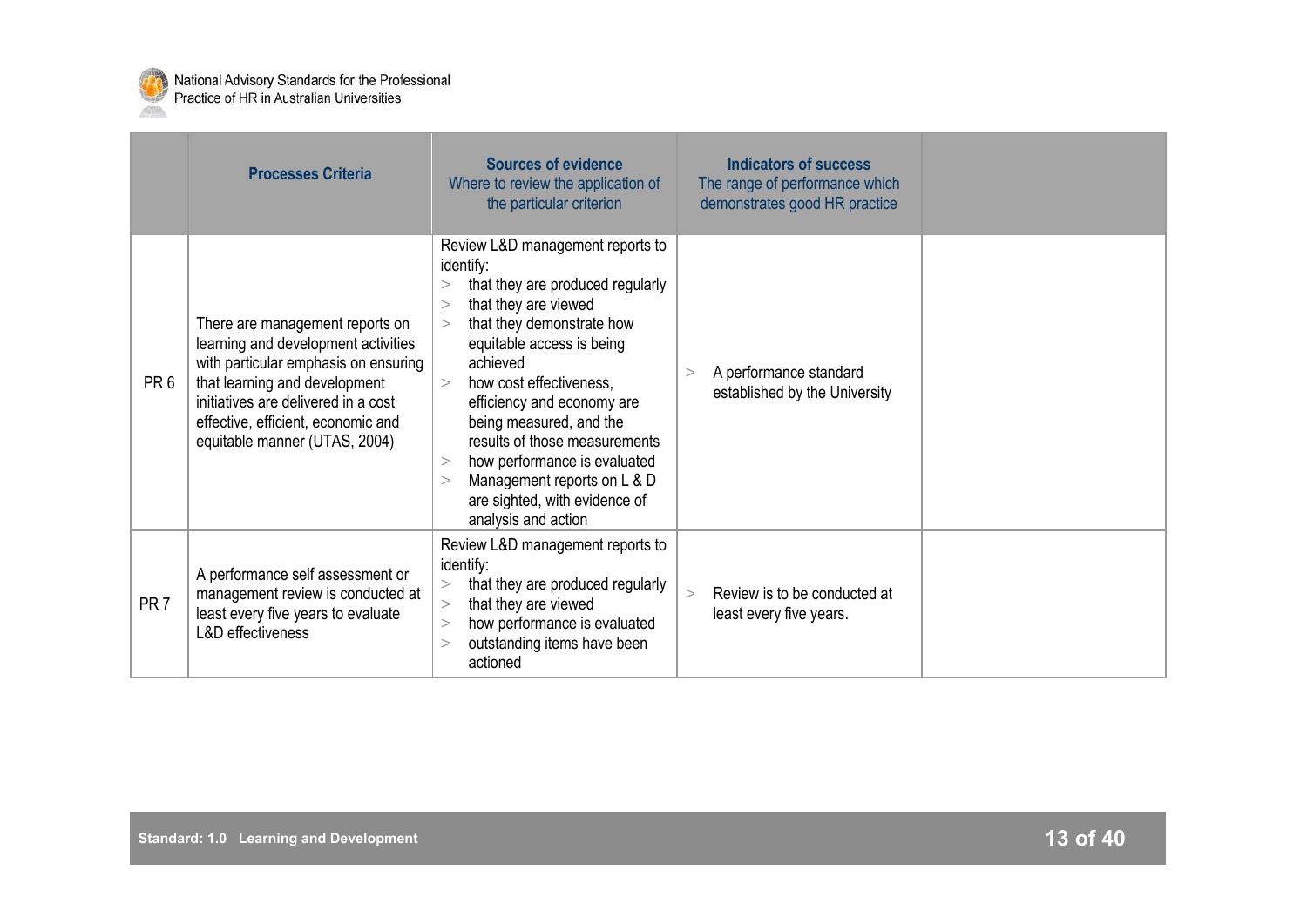

|                 | <b>Processes Criteria</b>                                                                                                                                                                             | <b>Sources of evidence</b><br>Where to review the application of<br>the particular criterion                                                                                                                                                                | <b>Indicators of success</b><br>The range of performance which<br>demonstrates good HR practice |
|-----------------|-------------------------------------------------------------------------------------------------------------------------------------------------------------------------------------------------------|-------------------------------------------------------------------------------------------------------------------------------------------------------------------------------------------------------------------------------------------------------------|-------------------------------------------------------------------------------------------------|
| PR <sub>8</sub> | There is a process to ensure that<br>Learning and development is<br>informed by the University's Risk<br>Management Plan.                                                                             | Identify that the Risk Management<br>Plan has been reviewed to consider<br>and develop learning and<br>development needs.<br>Is there a clear linkage between<br>><br>the L&D plan and the RMP?<br>Who is responsible for<br>$\geq$<br>considering the RMP? | A specific section of the annual<br>><br>L&D plan adequately addresses<br>risk issues.          |
| PR <sub>9</sub> | Course designs specify learning<br>outcomes and learning objectives to<br>be met by the learning and<br>development activity, and the<br>methods by which results will be<br>measured (Dolenko, 1990) | L&D course program notes<br>><br>identify learning outcomes and<br>objectives, plus a process for<br>measuring results<br>Curriculum is reviewed on a<br>$\geq$<br>sample basis to ensure<br>compliance                                                     | A performance standard<br>><br>established by the University                                    |
| <b>PR 10</b>    | Learning and development initiatives<br>cover appropriate staff categories<br>(HEFCE, 2005)                                                                                                           | Review historical and planned<br>><br>L&D programs to identify target<br>participants and priority<br>participant groups.<br>Review client mix to ensure that<br>$\geq$<br>priority areas receive adequate<br>attention                                     | A performance standard<br>$\geq$<br>established by the University                               |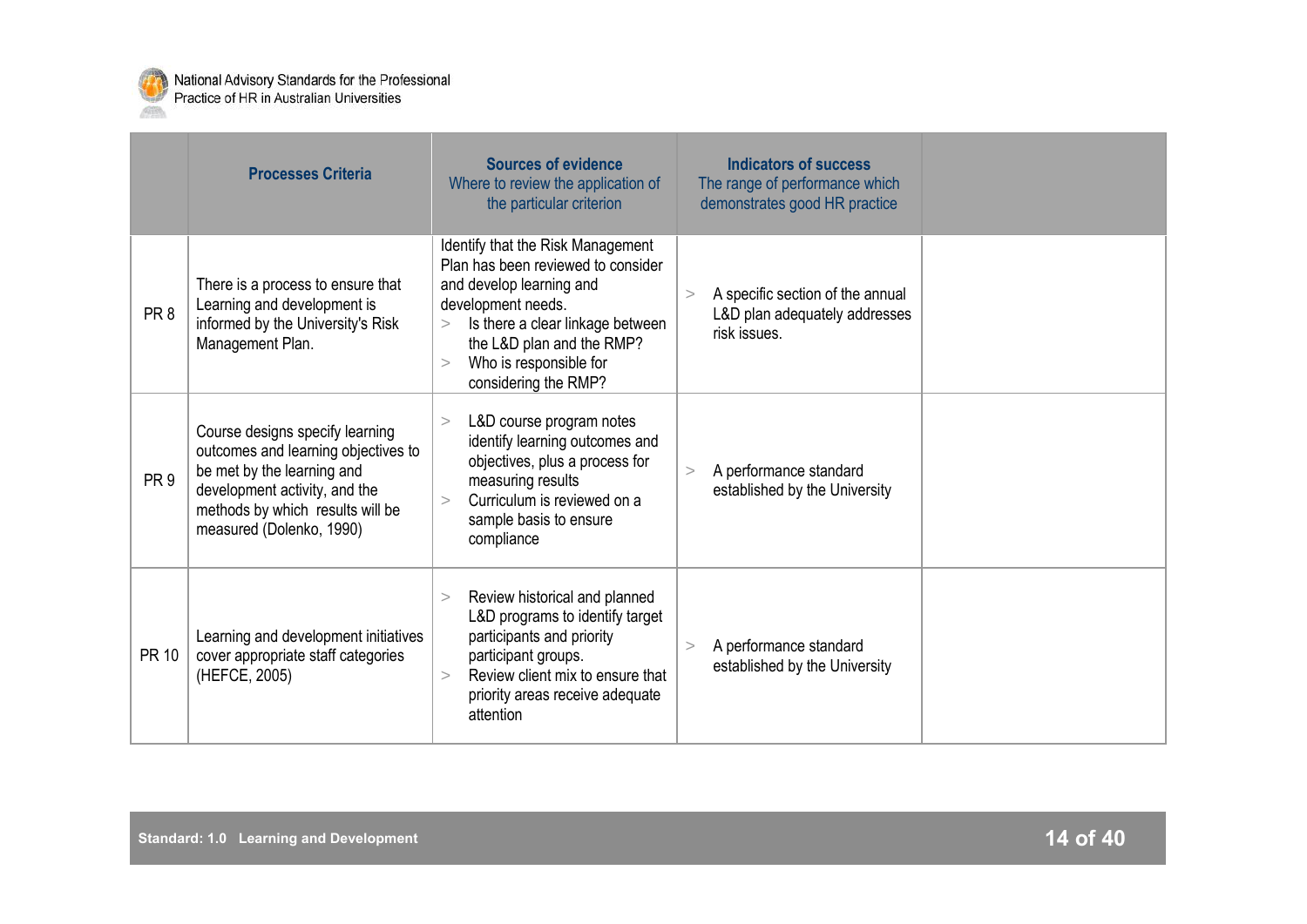

|              | <b>Processes Criteria</b>                                                                                                                                                                    | <b>Sources of evidence</b><br>Where to review the application of<br>the particular criterion                                                                                                                                  | <b>Indicators of success</b><br>The range of performance which<br>demonstrates good HR practice                                |  |
|--------------|----------------------------------------------------------------------------------------------------------------------------------------------------------------------------------------------|-------------------------------------------------------------------------------------------------------------------------------------------------------------------------------------------------------------------------------|--------------------------------------------------------------------------------------------------------------------------------|--|
| <b>PR 11</b> | Staff newly promoted or appointed<br>to a supervisory role are assessed<br>and then if required attend<br>appropriate supervisory training<br>within a reasonable time frame (Vito,<br>2007) | Gather details of newly<br>><br>appointed supervisors.<br>Determine if a sample of these<br>$\geq$<br>appointees has undertaken<br>supervisory training, where a<br>need has been identified, in an<br>appropriate timeframe. | Agreed percentage of such staff<br>><br>who attend training within the<br>time allocated.                                      |  |
| <b>PR 12</b> | Newly appointed staff and relevant<br>contractors undertake induction in<br>an appropriate timeframe (Vito,<br>2007)                                                                         | Gather details of newly<br>><br>appointed staff and relevant<br>contractors<br>Determine if a sample of these<br>><br>appointees has undertaken<br>induction in an appropriate<br>timeframe.                                  | Induction completion review<br>><br>against stated target which is A<br>performance standard<br>established by the University. |  |
| <b>PR 13</b> | There are appropriate levels or<br>forms of evaluation of the impact of<br>learning and development initiatives<br>(HEFCE, 2005; Kirkpatrick, 2006).                                         | Review a sample of evaluations<br>of L&D initiatives<br>Annual review of L&D<br>$\geq$<br>specifically addresses the<br>impact of L&D activities                                                                              | A performance standard<br>><br>established by the University                                                                   |  |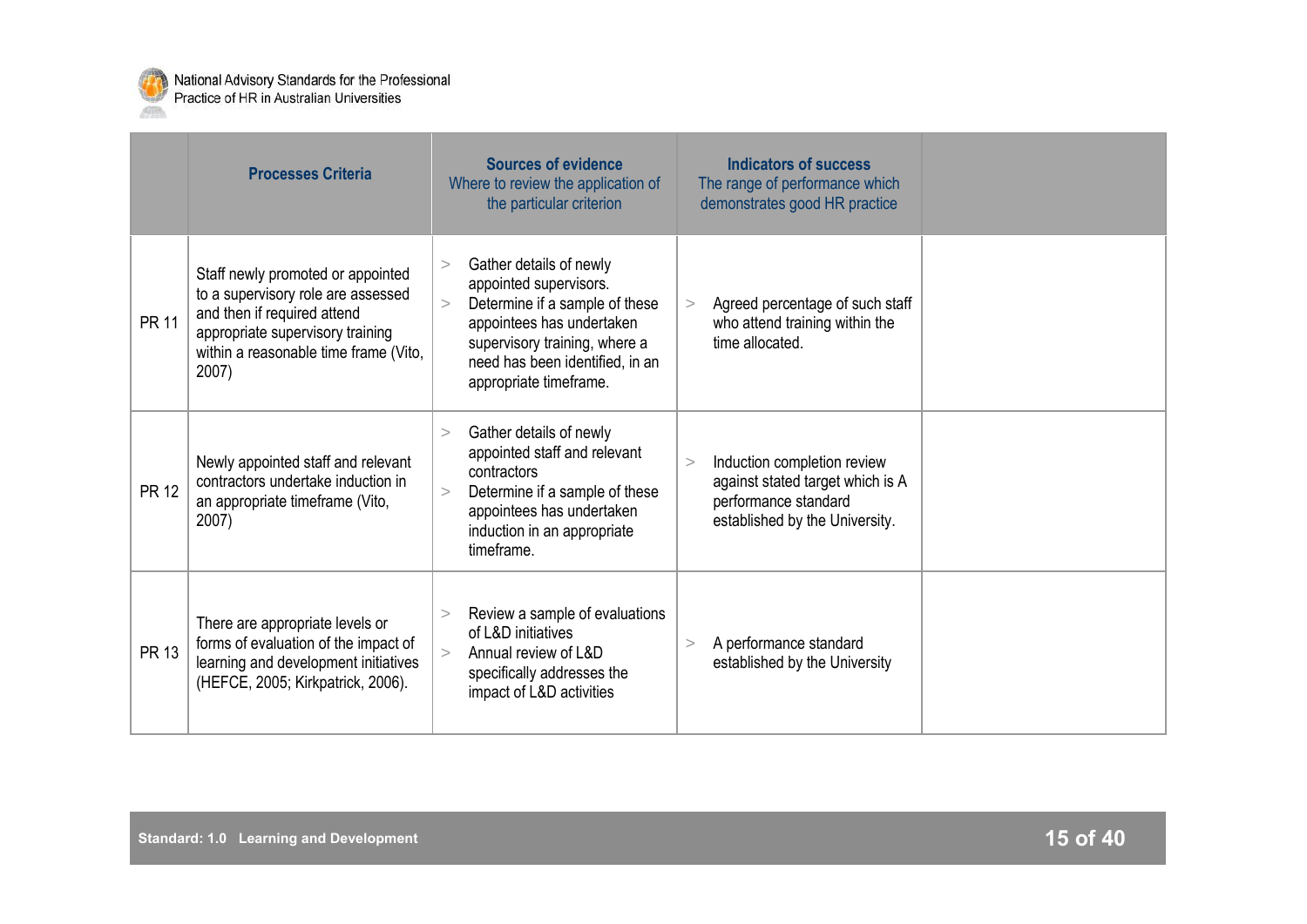

|              | <b>Processes Criteria</b>                                                                                                                               | <b>Sources of evidence</b><br>Where to review the application of<br>the particular criterion                                                                                                                                                                                          | <b>Indicators of success</b><br>The range of performance which<br>demonstrates good HR practice |
|--------------|---------------------------------------------------------------------------------------------------------------------------------------------------------|---------------------------------------------------------------------------------------------------------------------------------------------------------------------------------------------------------------------------------------------------------------------------------------|-------------------------------------------------------------------------------------------------|
| <b>PR 14</b> | Appropriate learning and<br>development records are maintained<br>to record internal and external<br>learning and development activities.               | Review L&D records to identify<br>><br>the extent and details of<br>recording of internal and<br>external L&D<br>Review L&D expenditure<br>$\geq$<br>records to identify that external<br>L&D initiatives are being<br>recorded                                                       | Review is conducted and action<br>$\geq$<br>arises                                              |
| <b>PR 15</b> | Costs associated with the delivery of<br>learning and development courses<br>are recorded, reported and<br>controlled against budget (Dolenko,<br>1990) | Identify that costs of L&D are<br>$\rm{>}$<br>recorded, monitored, and<br>reported (and identify those that<br>are not)<br>Identify who is responsible for<br>$\geq$<br>this task<br>Identify that the associated<br>$\geq$<br>management reports are<br>reviewed, with dated signoff | A performance standard<br>><br>established by the University                                    |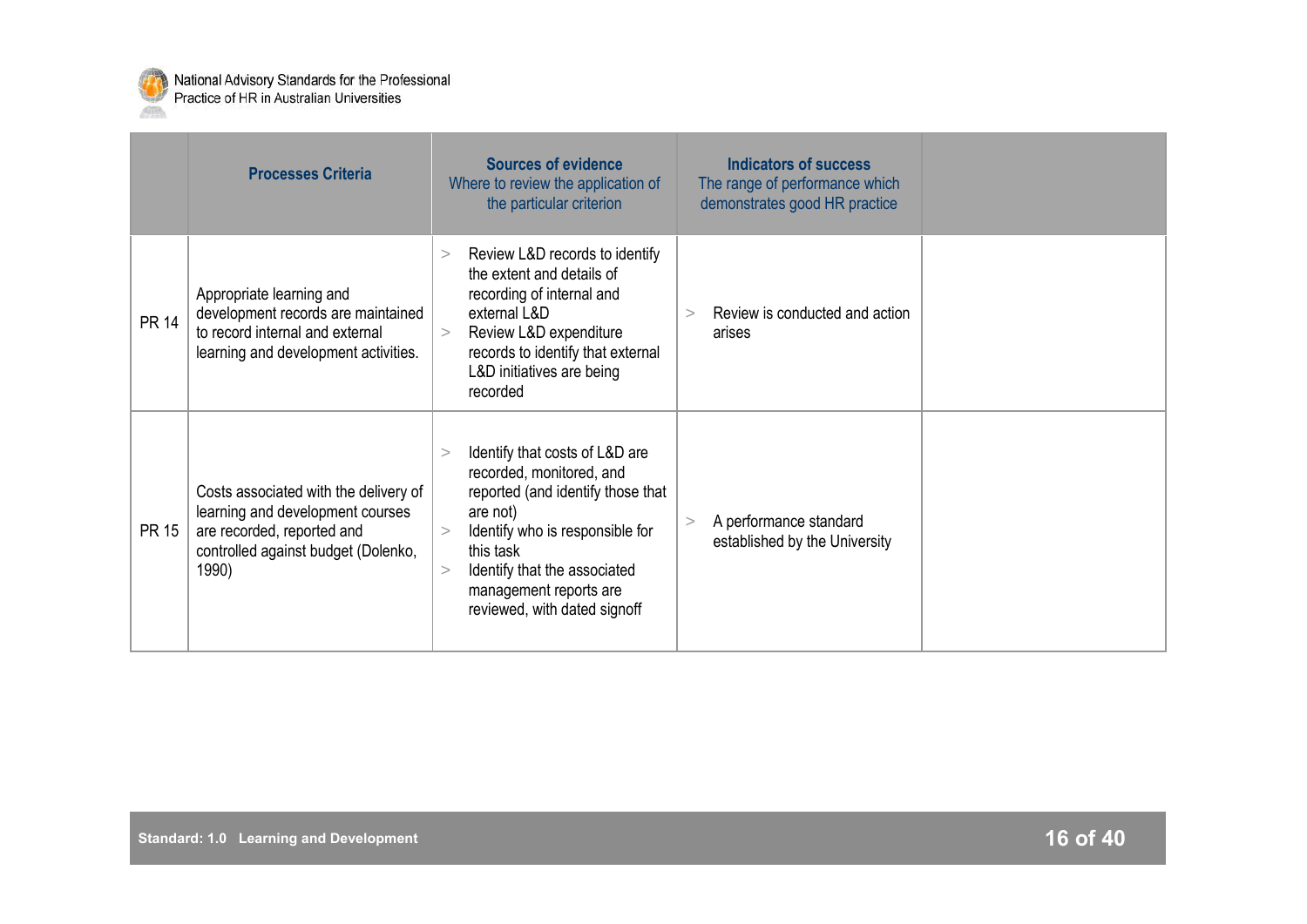

## **6 Outputs Criteria**

**Outputs**: the deliverables – goods and services – produced to achieve the outcomes being sought. ÷

|                 | <b>Outputs Criteria</b>                                                                                                      | <b>Sources of evidence</b><br>Where to review the application of<br>the particular criterion                                                                                 | <b>Indicators of success</b><br>The range of performance which<br>demonstrates good HR practice                                   |  |
|-----------------|------------------------------------------------------------------------------------------------------------------------------|------------------------------------------------------------------------------------------------------------------------------------------------------------------------------|-----------------------------------------------------------------------------------------------------------------------------------|--|
| OP <sub>1</sub> | There is a Learning and<br>Development Plan that reflects<br>business unit priorities                                        | Review the L&D plan<br>><br>Is it current?<br>$\rm{~}$<br>Who is responsible?<br>><br>Does it indicate which staff<br>$\geq$<br>categories are encompassed by<br>the policy? | L&D Plan is reviewed on a<br>$\geq$<br>periodic basis, and updated as<br>necessary, in line with quality<br>assurance objectives. |  |
| OP <sub>2</sub> | There exists a clear profile of staff<br>skills and competencies needed for<br>current and future roles (HEFCE,<br>2005)     | Review the profile<br>><br>Is it current?<br>$\geq$<br>Who is responsible?<br>><br>Is it clearly linked to<br>$\geq$<br>organisational objectives?                           | The link between workforce<br>$\geq$<br>planning (identifying future<br>required skills) and L & D<br>programs is observed.       |  |
| OP <sub>3</sub> | There exists a program of learning<br>and development initiatives that<br>meets identified University needs<br>(HEFCE, 2005) | Review the L&D program<br>><br>How does it identify that it<br>><br>meets University L&D needs?                                                                              | The link between University<br>$\geq$<br>training needs and L & D programs<br>is observed.                                        |  |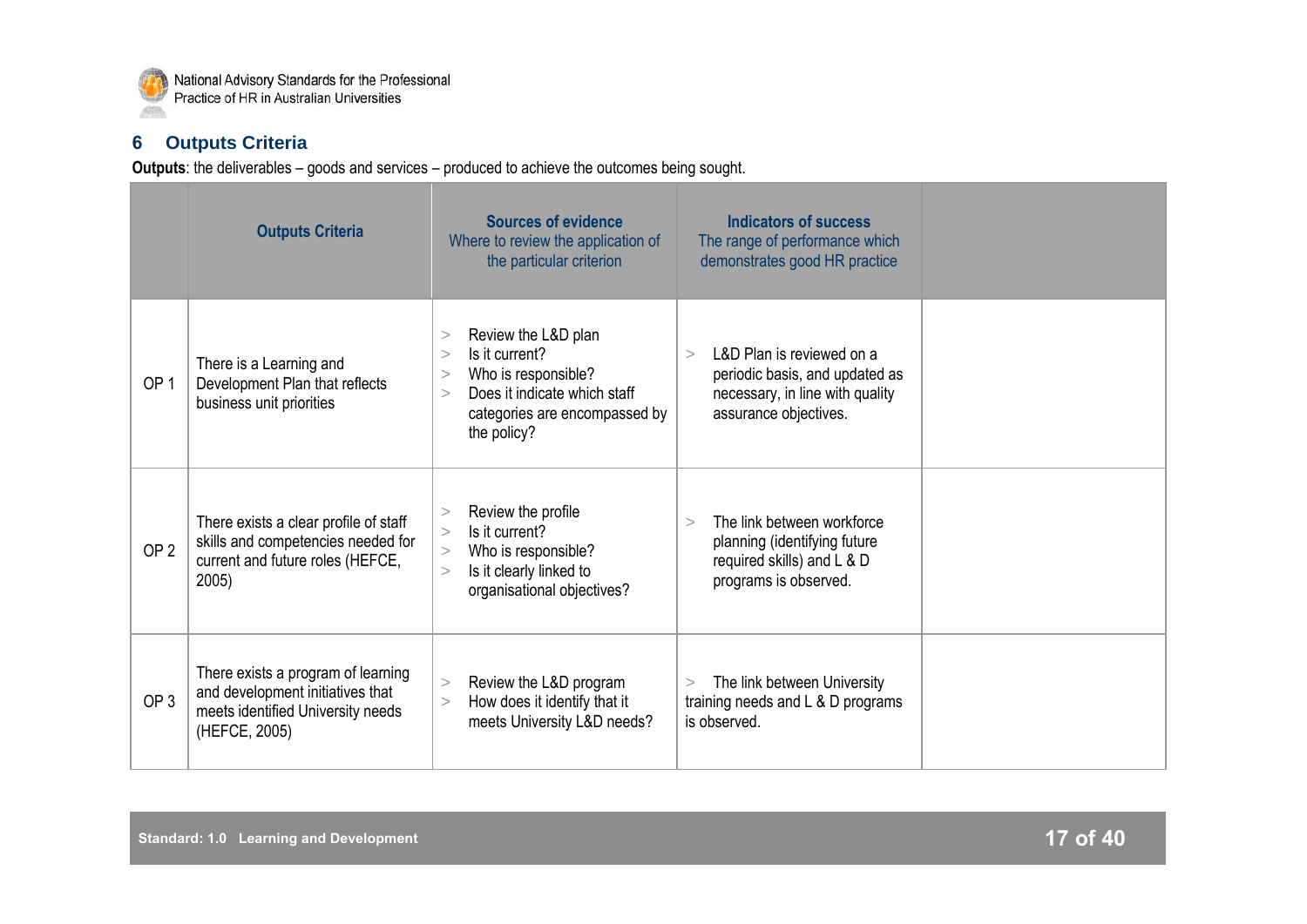

|                 | <b>Outputs Criteria</b>                                                                                      | <b>Sources of evidence</b><br>Where to review the application of<br>the particular criterion                                                                                                                                                                                          | <b>Indicators of success</b><br>The range of performance which<br>demonstrates good HR practice |  |
|-----------------|--------------------------------------------------------------------------------------------------------------|---------------------------------------------------------------------------------------------------------------------------------------------------------------------------------------------------------------------------------------------------------------------------------------|-------------------------------------------------------------------------------------------------|--|
| OP <sub>4</sub> | There is appropriate reporting of<br>unmet learning and development<br>needs.                                | Review the report of unmet L&D<br>><br>needs<br>Compare it to the report of L&D<br>><br>needs (in OP4)                                                                                                                                                                                | Report on quantum and<br>><br>management response is<br>identified.                             |  |
| OP <sub>5</sub> | There is a co-ordinated approach to<br>learning and development                                              | Review the process by which<br>><br>L&D is co-ordinated<br>Review how external L&D, and<br>><br>L&D conducted by other<br>internal departments, is advised<br>to HR<br>Identify the points of<br>><br>accountability and evaluate the<br>effectiveness of co-ordinating<br>mechanisms | A performance standard<br>><br>established by the University.                                   |  |
| OP <sub>6</sub> | There is a learning and development<br>plan for early career academic staff<br>and researchers (HEFCE, 2005) | Review the L&D program<br>><br>It accommodates L&D for early<br>><br>career academic staff and<br>researchers                                                                                                                                                                         | A performance standard<br>><br>established by the University.                                   |  |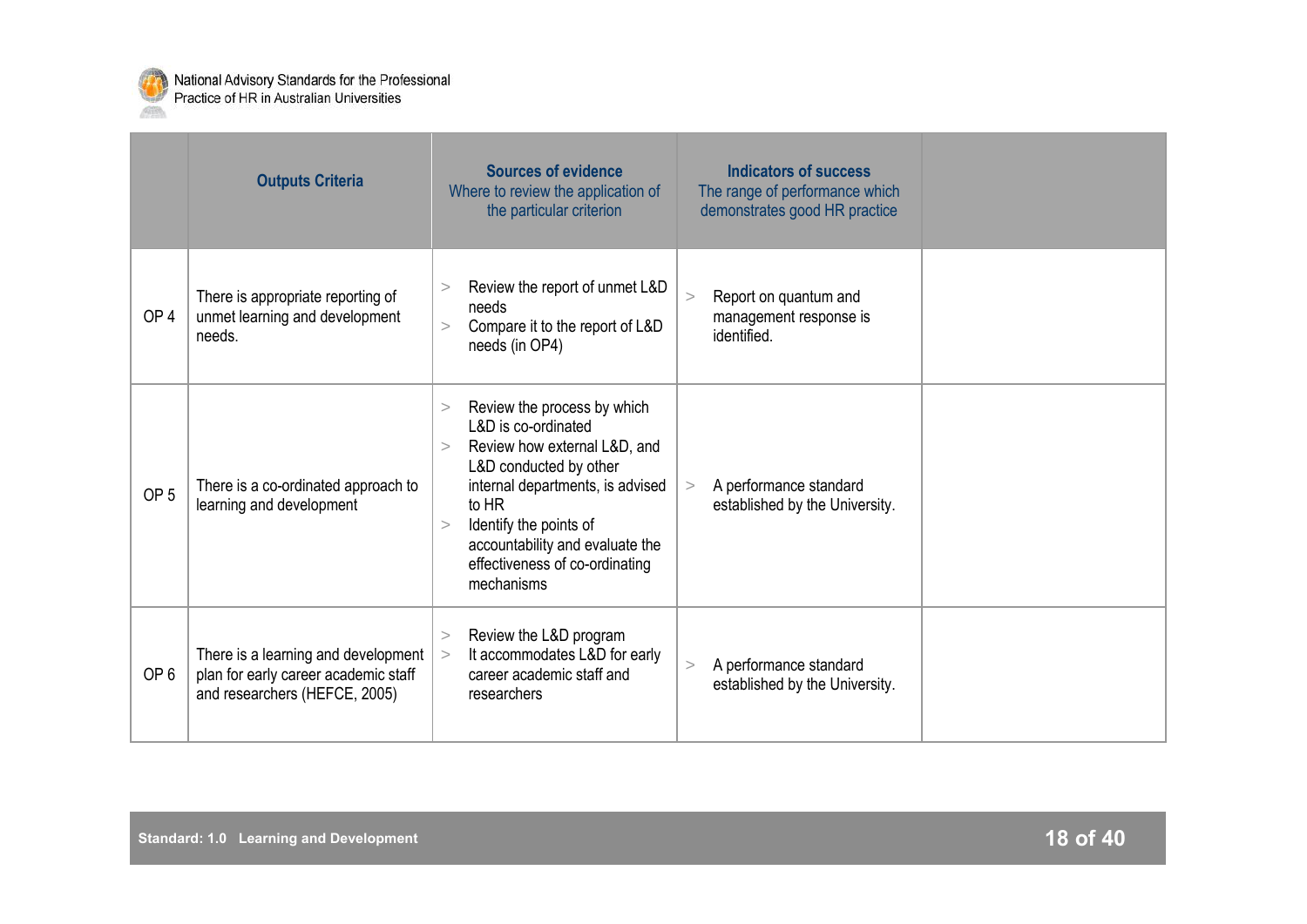

|                 | <b>Outputs Criteria</b>                                                                                 | <b>Sources of evidence</b><br>Where to review the application of<br>the particular criterion                                                                                                                                 | <b>Indicators of success</b><br>The range of performance which<br>demonstrates good HR practice |  |
|-----------------|---------------------------------------------------------------------------------------------------------|------------------------------------------------------------------------------------------------------------------------------------------------------------------------------------------------------------------------------|-------------------------------------------------------------------------------------------------|--|
| OP <sub>7</sub> | There are plans for maintaining and<br>increasing the professionalism of<br>support staff (HEFCE, 2005) | Review the L&D program<br>><br>It contains L&D initiatives for<br>$\geq$<br>addressing support staff<br>professionalism<br>Review L&D records to identify<br>$\geq$<br>how support staff are identified                      | A performance standard<br>><br>established by the University.                                   |  |
| OP <sub>8</sub> | There are individual learning and<br>development plans, when<br>appropriate (HEFCE, 2005)               | Review individual L&D plans<br>><br>Where are they filed?<br>><br>Who do they cover?<br>$\rm{~}$<br>What do they contain?<br>$\rm{~}$                                                                                        | A performance standard<br>$\geq$<br>established by the University.                              |  |
| OP <sub>9</sub> | There are strategies for<br>management development (HEFCE,<br>2005)                                     | Review the strategies for<br>><br>management development<br>Do the strategies extend<br>$\rm{~}$<br>beyond training courses?<br>Are academic as well as all<br>$\geq$<br>other staff eligible for<br>management development? | Management Development is<br>$\geq$<br>addressed within the L&D<br>product offerings            |  |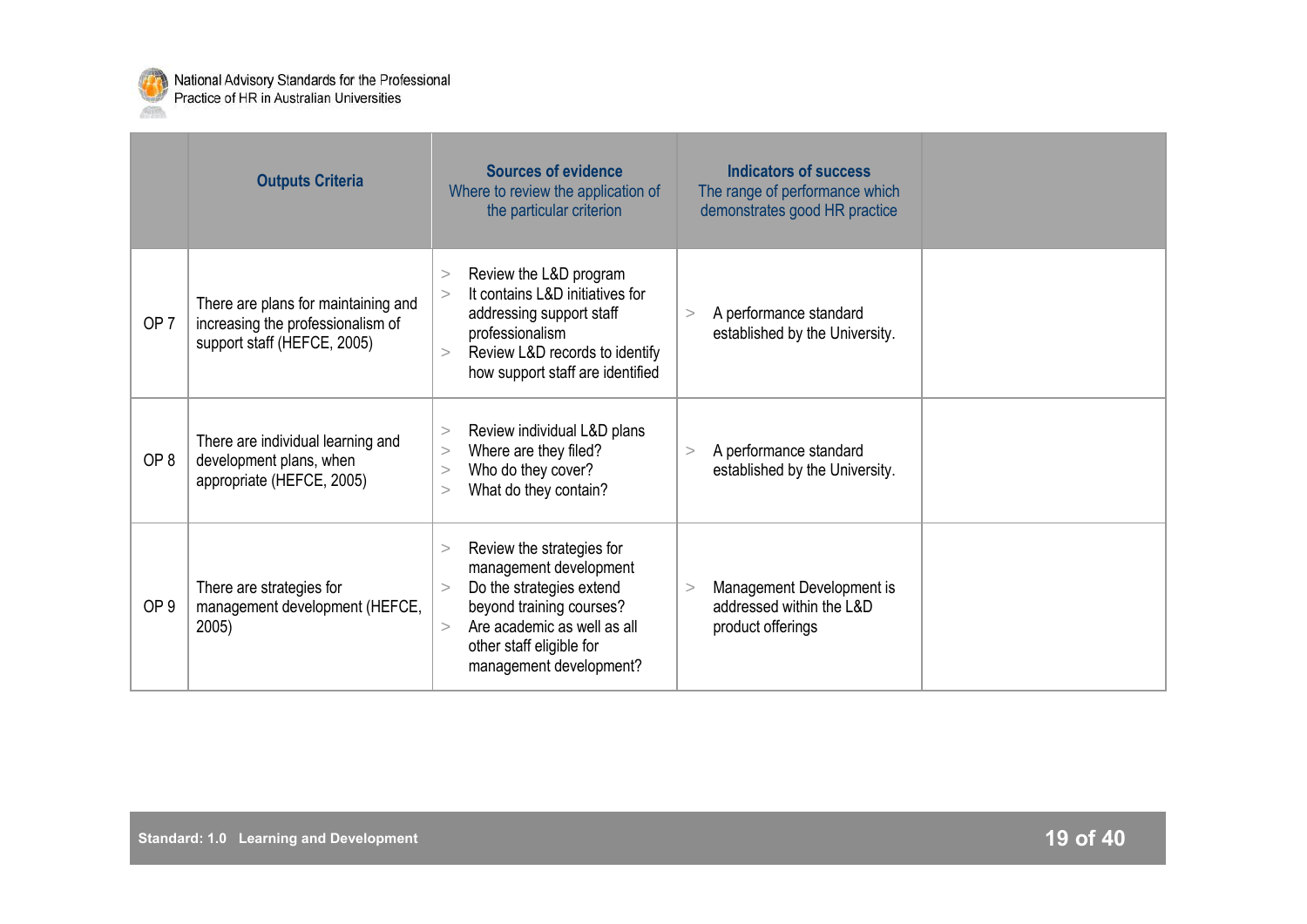

|              | <b>Outputs Criteria</b>                                                                                                  | <b>Sources of evidence</b><br>Where to review the application of<br>the particular criterion                                             | <b>Indicators of success</b><br>The range of performance which<br>demonstrates good HR practice                                  |
|--------------|--------------------------------------------------------------------------------------------------------------------------|------------------------------------------------------------------------------------------------------------------------------------------|----------------------------------------------------------------------------------------------------------------------------------|
| <b>OP 10</b> | There is expertise in work<br>organisation and job design to<br>support organisational change.<br>(HEFCE, 2005)          | Review statements of L&D staff<br>$\geq$<br>competencies and capabilities<br>Feedback from recipients of<br>><br>service.                | Change effected within required<br>><br>time frame<br>Change objectives are achieved<br>>                                        |
| <b>OP 11</b> | There is an appropriate level of<br>expenditure in learning and<br>development to meet identified<br>needs (HEFCE, 2005) | Benchmark data<br>$\geq$                                                                                                                 | A performance standard<br>><br>established by the University                                                                     |
| <b>OP 12</b> | The University's commitment to<br>equity is incorporated in the<br>Learning and Development Policy.                      | Review the L&D policy<br>>                                                                                                               | Equity is incorporated<br>>                                                                                                      |
| <b>OP 13</b> | There is equitable access to<br>learning and development activities.                                                     | Review how activity on this<br>><br>criterion is being recorded and<br>achieved<br>Staff survey addresses equity<br>><br>issues in L & D | Number of complaints from staff<br>><br>regarding lack of equity<br>A performance standard<br>><br>established by the University |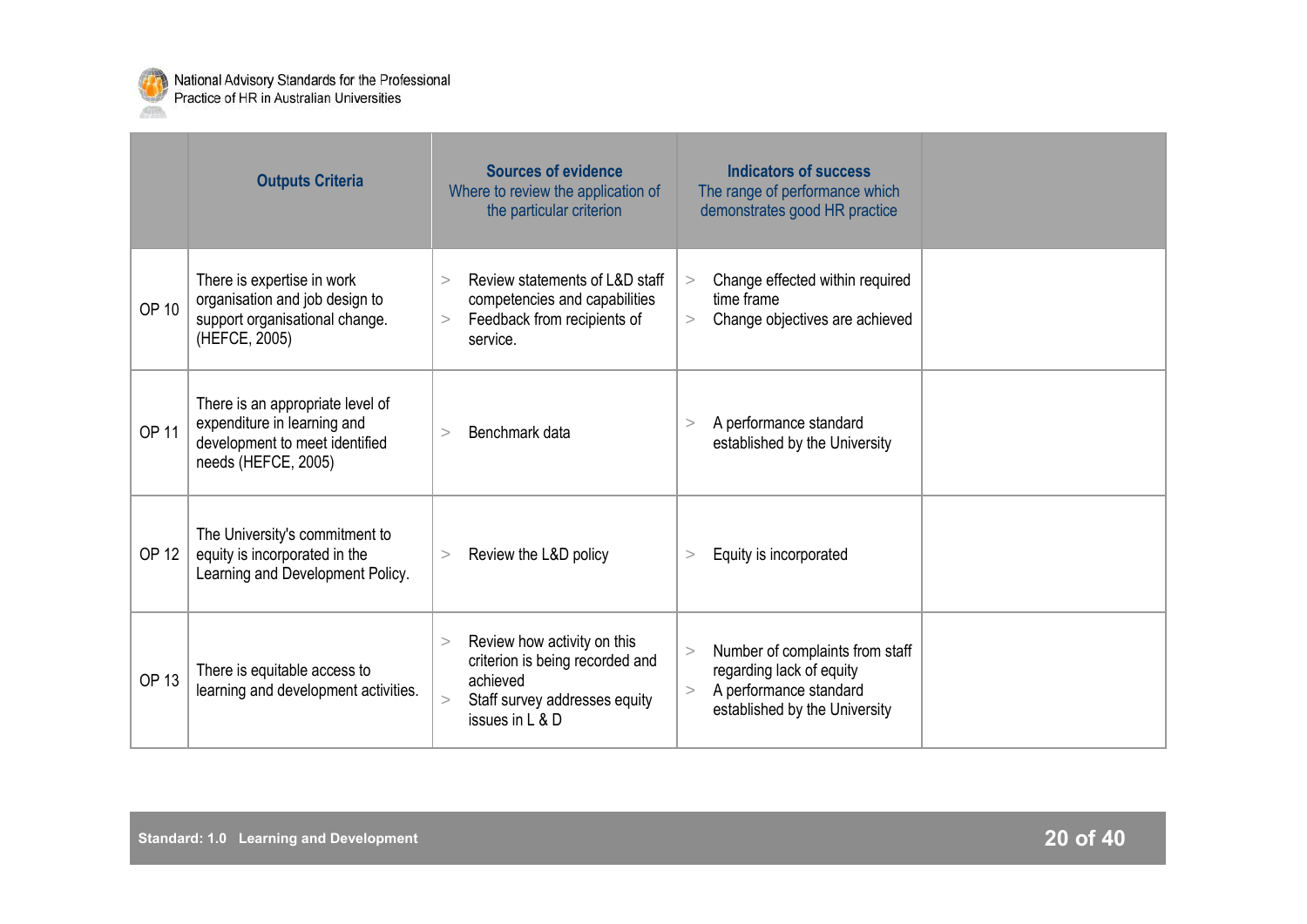

## **7 Outcomes**

**Outcomes**: the results or consequences of the actions or outputs. Outcomes may be short, intermediate or long term. ÷

|                 | <b>Outcomes</b>                                                                                                                                                                                                 | <b>Sources of evidence</b><br>Where to review the application of<br>the particular criterion                                                                                                                      | <b>Indicators of success</b><br>The range of performance which<br>demonstrates good HR practice;                                                                                                                                                    |  |
|-----------------|-----------------------------------------------------------------------------------------------------------------------------------------------------------------------------------------------------------------|-------------------------------------------------------------------------------------------------------------------------------------------------------------------------------------------------------------------|-----------------------------------------------------------------------------------------------------------------------------------------------------------------------------------------------------------------------------------------------------|--|
| OC <sub>1</sub> | Learning and development<br>programs are created which support<br>leadership in teaching, world-class<br>research and best practice<br>organisational professionalism and<br>performance (USyd, 2005)           | Benchmarking activities<br>><br>Performance evaluation                                                                                                                                                            | Critical programs are equal to,<br>><br>or exceed appropriate<br>benchmarks<br>Evaluation processes confirm<br>$\geq$<br>programs are effective (rating<br>>3.5 on a 5 point Likert scale<br>where $1 =$ ineffective & 5 equals<br>highly effective |  |
| OC <sub>2</sub> | Performance metrics for learning<br>and development are aligned with<br>strategic goals (AUQA, 2006) and<br>assist in assessing the impact and<br>worth of learning and development<br>initiatives (UTAS, 2004) | Review the clarity of the linkage<br>><br>between L&D metrics and<br>strategic goals<br>Review the extent to which the<br>$\geq$<br>metrics assess effectiveness,<br>efficiency and economy of L&D<br>initiatives | A performance standard<br>$\geq$<br>established by the University                                                                                                                                                                                   |  |
| OC <sub>3</sub> | The learning and development<br>regime facilitates the promotion,<br>development and retention of<br>excellent staff                                                                                            | Staff climate survey<br>><br>Exit surveys<br>>                                                                                                                                                                    | A performance standard<br>><br>established by the University                                                                                                                                                                                        |  |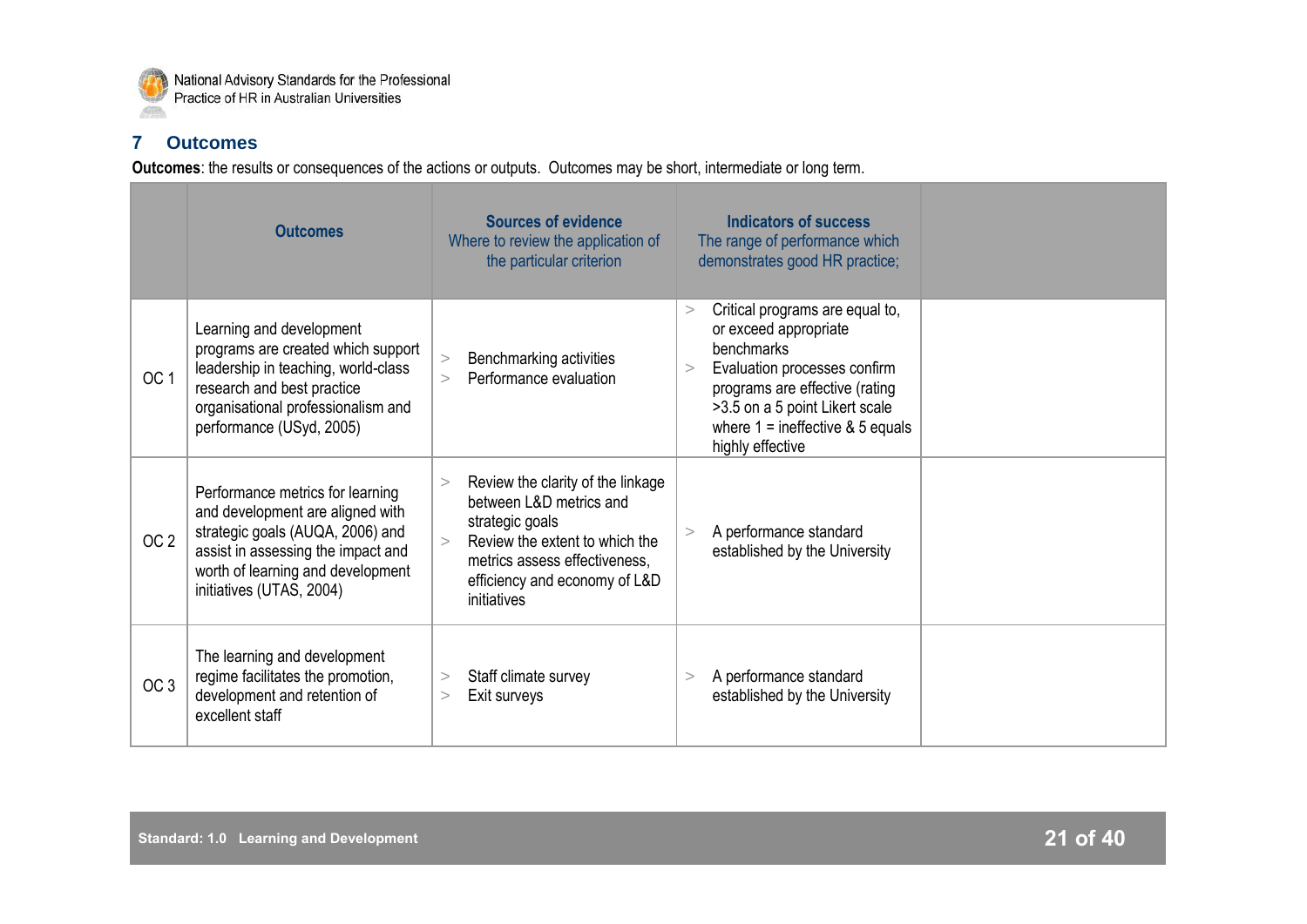

|                 | <b>Outcomes</b>                                                                                                                                                                                               | <b>Sources of evidence</b><br>Where to review the application of<br>the particular criterion                                      | <b>Indicators of success</b><br>The range of performance which<br>demonstrates good HR practice; |  |
|-----------------|---------------------------------------------------------------------------------------------------------------------------------------------------------------------------------------------------------------|-----------------------------------------------------------------------------------------------------------------------------------|--------------------------------------------------------------------------------------------------|--|
| OC <sub>4</sub> | Essential corporate training is<br>identified, delivered and<br>implemented                                                                                                                                   | Review historical and planned<br>><br>L&D programs to identify<br>essential corporate training                                    | A clear compliance program is<br>><br>identified, agreed and<br>conducted.                       |  |
| OC <sub>5</sub> | Learning and development activities<br>support equity objectives.                                                                                                                                             | Review reports of the intended<br>><br>equity and access outcomes<br>with the actual outcomes<br>Review staff survey results<br>> | A performance standard<br>><br>established by the University                                     |  |
| OC <sub>6</sub> | Systematic and planned activities<br>are designed and provided to<br>provide staff with the opportunities<br>to learn necessary skills to meet<br>current and future job demands<br>(Werner & DeSimone, 2006) | Review individual L&D plans<br>><br>Where are they filed?<br>><br>Who do they cover?<br>><br>What do they contain?<br>>           | A performance standard<br>><br>established by the University                                     |  |
| OC <sub>7</sub> | Staff are adequately trained and<br>developed to enable them to<br>effectively discharge their<br>responsibilities                                                                                            | Staff survey<br>><br>Sample of managers<br>>                                                                                      | A performance standard<br>$\geq$<br>established by the University                                |  |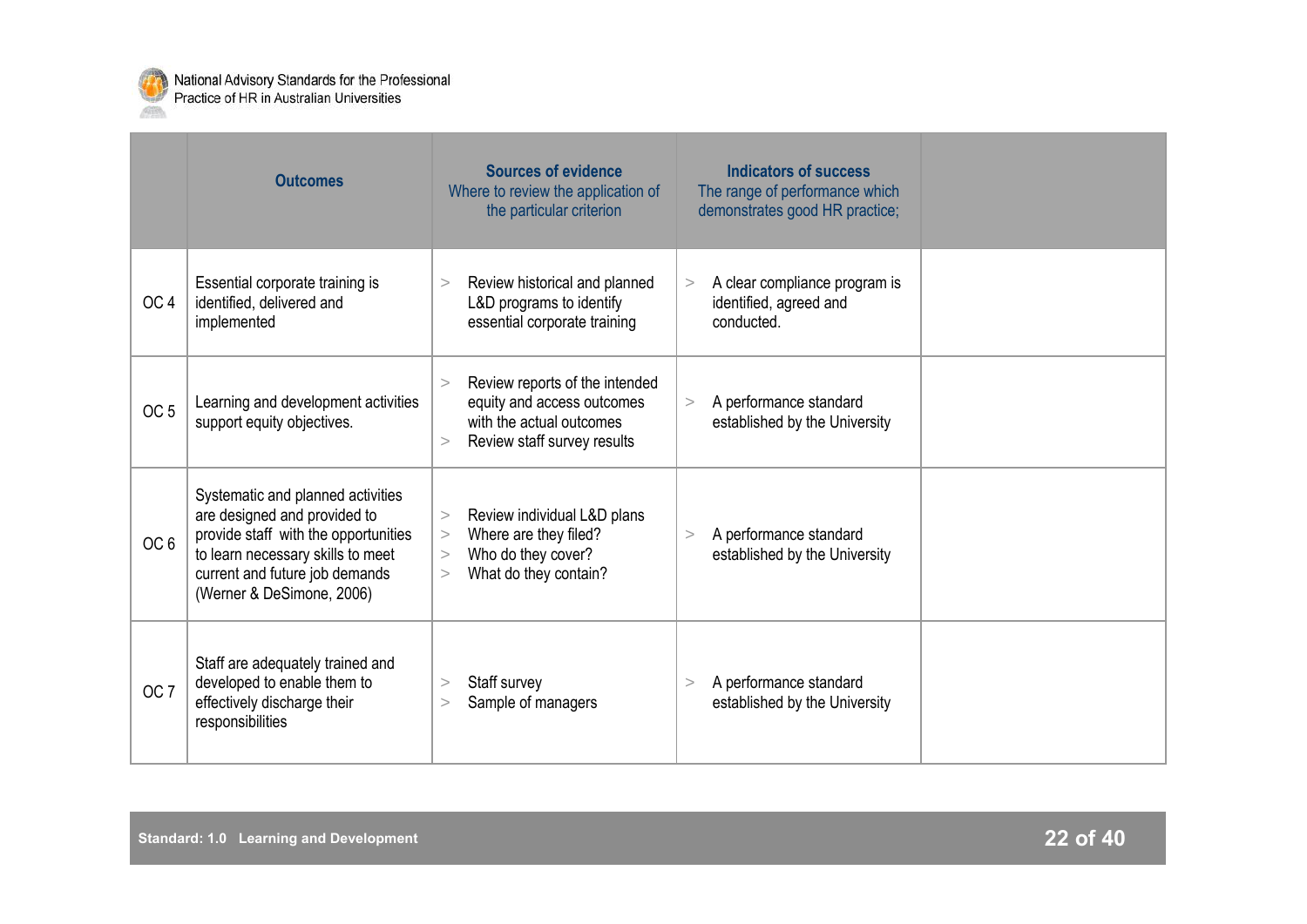

|                 | <b>Outcomes</b>                                                                                                                                        | <b>Sources of evidence</b><br>Where to review the application of<br>the particular criterion                                                                                                                                               | <b>Indicators of success</b><br>The range of performance which<br>demonstrates good HR practice; |  |
|-----------------|--------------------------------------------------------------------------------------------------------------------------------------------------------|--------------------------------------------------------------------------------------------------------------------------------------------------------------------------------------------------------------------------------------------|--------------------------------------------------------------------------------------------------|--|
| OC <sub>8</sub> | Staff motivation and commitment is<br>enhanced by the provision of<br>suitable personal and skill<br>development opportunities.                        | Staff climate survey<br>>                                                                                                                                                                                                                  | A performance standard<br>><br>established by the University                                     |  |
| OC <sub>9</sub> | Staff take their own and others'<br>professional development seriously<br>and are committed to learning and<br>development activities (HEFCE,<br>2005) | Sample of managers and staff<br>><br>Review of incomplete individual<br>$\geq$<br>learning and development plans<br>Sample data used in building<br>$\mathbf{r}$<br>L&D program to determine if<br>individual needs have been<br>addressed | A performance standard<br>><br>established by the University.                                    |  |
| <b>OC</b><br>10 | University performance (efficiency,<br>effectiveness and economy) is<br>improved through the learning and<br>development activities.                   | Benchmarking activities<br>><br>Performance evaluation<br>$\geq$                                                                                                                                                                           | A performance standard<br>><br>established by the University                                     |  |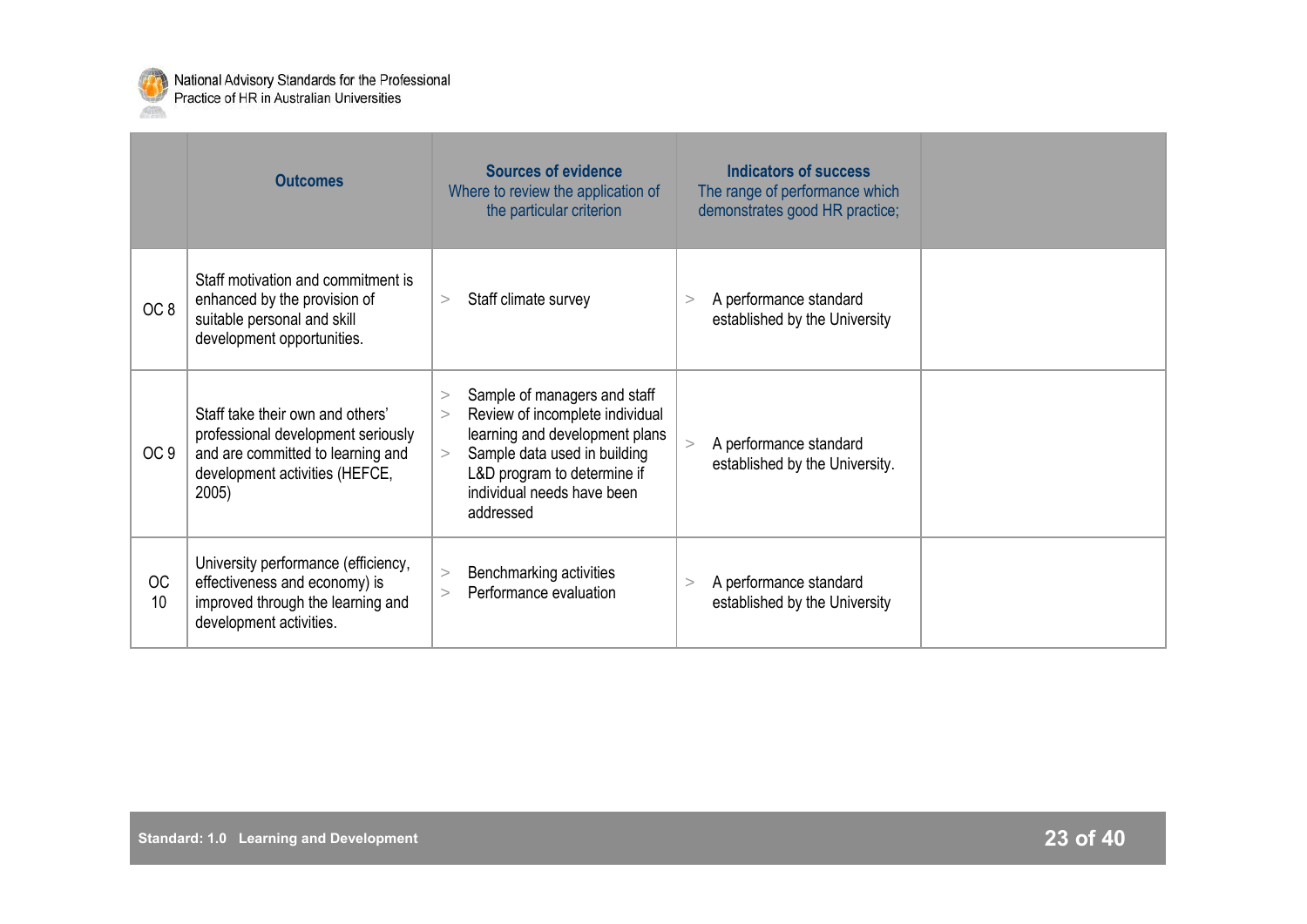

|                 | <b>Outcomes</b>                                                                                                                          | <b>Sources of evidence</b><br>Where to review the application of<br>the particular criterion                                                                                                                                                                                                                                         | <b>Indicators of success</b><br>The range of performance which<br>demonstrates good HR practice;                                                                                                                                                   |  |
|-----------------|------------------------------------------------------------------------------------------------------------------------------------------|--------------------------------------------------------------------------------------------------------------------------------------------------------------------------------------------------------------------------------------------------------------------------------------------------------------------------------------|----------------------------------------------------------------------------------------------------------------------------------------------------------------------------------------------------------------------------------------------------|--|
| OC<br>11        | Learning and development<br>resources address identified priority<br>gaps in the University's skill base<br>(Ulrich and Brockbank, 2005) | Identify that all L&D outcomes,<br>><br>outputs and processes are<br>linked to the university's<br>strategic goals<br>L&D programs are targetted to<br>><br>University priorities                                                                                                                                                    | Delivery against agreed product<br>><br>mix to a A performance<br>standard established by the<br>University criterion<br>Delivery against agreed client<br>$\geq$<br>mix to a A performance<br>standard established by the<br>University criterion |  |
| <b>OC</b><br>12 | Adequate and appropriate training<br>facilities are provided on a cost<br>effective basis                                                | Identify that costs of L&D are<br>><br>recorded, monitored, and<br>reported (and identify those that<br>are not)<br>Review cost effectiveness of<br>$\geq$<br>L&D resources<br>Identify who is responsible for<br>><br>this task<br>Identify that the associated<br>$\geq$<br>management reports are<br>reviewed, with dated signoff | A performance standard<br>><br>established by the University                                                                                                                                                                                       |  |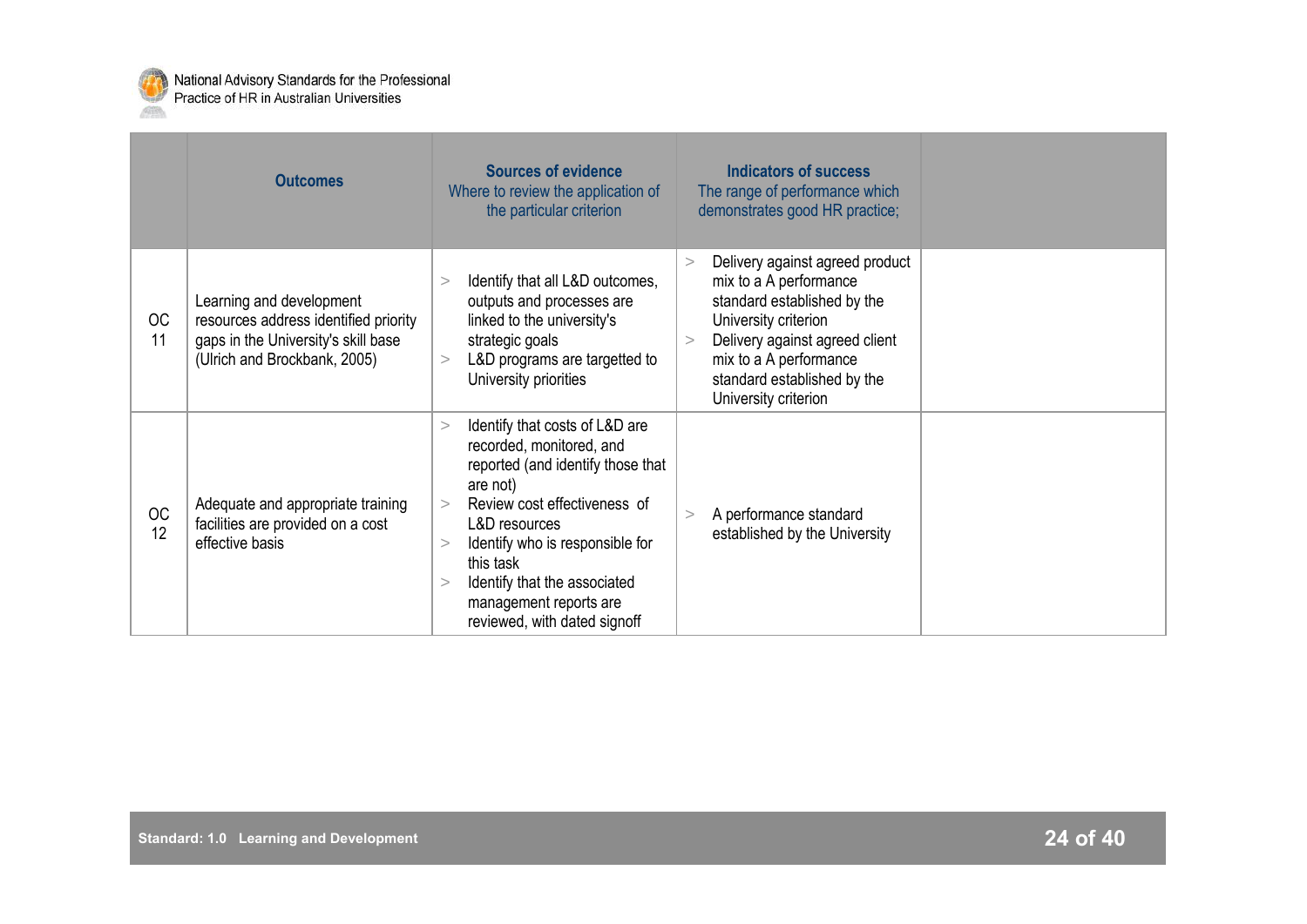

|                 | <b>Outcomes</b>                                                                                                                          | <b>Sources of evidence</b><br>Where to review the application of<br>the particular criterion                                                                                                                                                                                                                                                      | <b>Indicators of success</b><br>The range of performance which<br>demonstrates good HR practice; |  |
|-----------------|------------------------------------------------------------------------------------------------------------------------------------------|---------------------------------------------------------------------------------------------------------------------------------------------------------------------------------------------------------------------------------------------------------------------------------------------------------------------------------------------------|--------------------------------------------------------------------------------------------------|--|
| <b>OC</b><br>13 | The provision of a cost-effective<br>range of learning and development<br>initiatives that meet University<br>priorities is facilitated. | Identify that costs of L&D are<br>><br>recorded, monitored, and<br>reported (and identify those that<br>are not)<br>Identify who is responsible for<br>$\geq$<br>this task<br>Review cost effectiveness of<br>$\geq$<br><b>L&amp;D</b> initiatives<br>Identify that the associated<br>><br>management reports are<br>reviewed, with dated signoff | A performance standard<br>><br>established by the University.                                    |  |
| <b>OC</b><br>14 | Staff recognise where and how their<br>competencies have been improved<br>by learning and development<br>(HEFCE, 2005)                   | Sample of staff who have been<br>$\geq$<br>involved in L&D initiatives to<br>review pre- and post-initiative<br>competencies<br>Compare those results with<br>$\geq$<br>those of their managers or<br>supervisors                                                                                                                                 | A performance standard<br>><br>established by the University.                                    |  |
| OC<br>15        | Staff and managers act on agreed<br>individual learning and development<br>plans (HEFCE, 2005)                                           | Sample the individual learning plans<br>to identify whether there is timely<br>action                                                                                                                                                                                                                                                             | A performance standard<br>$\,>$<br>established by the University.                                |  |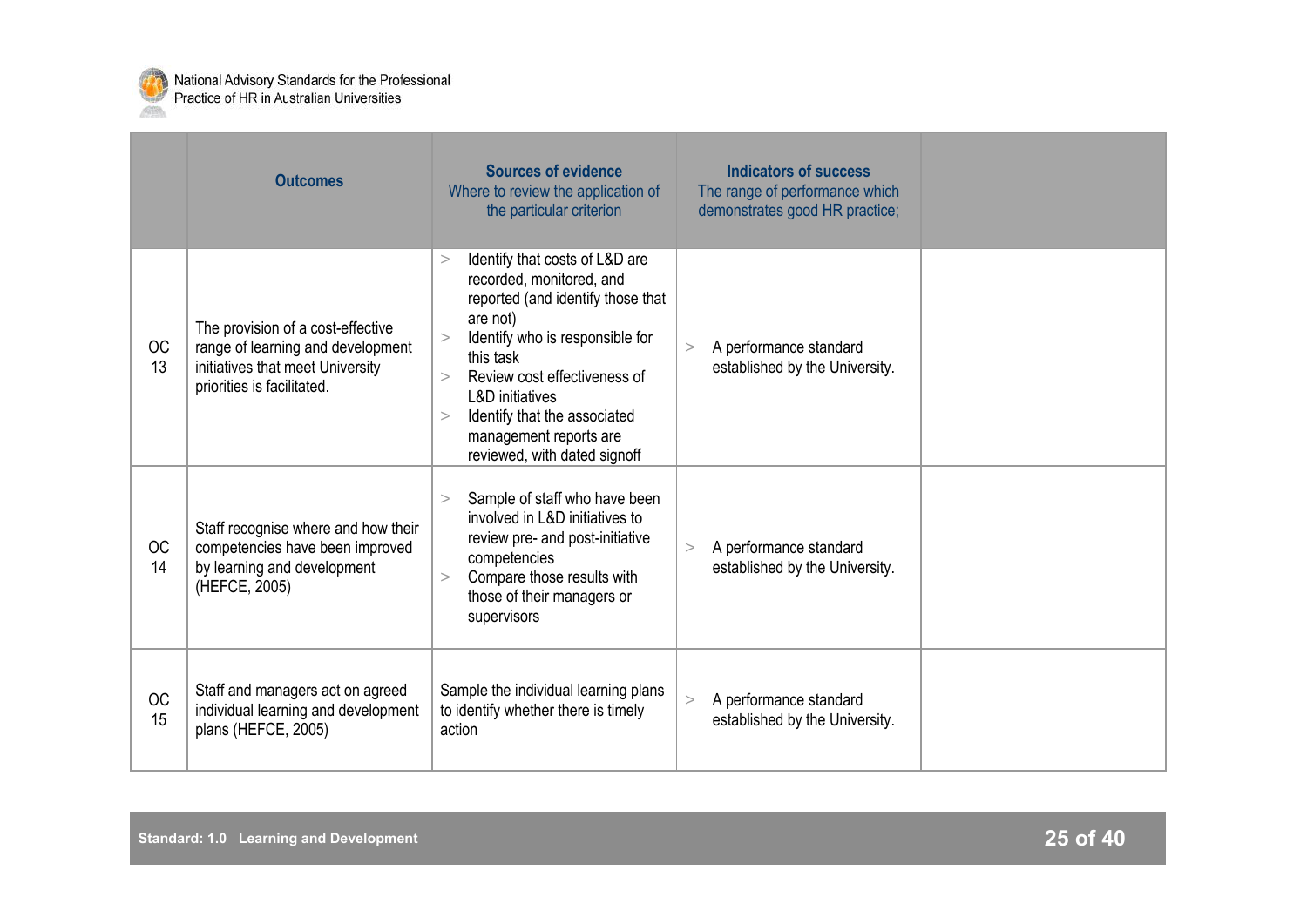

|                 | <b>Outcomes</b>                                                                                                                                                               | <b>Sources of evidence</b><br>Where to review the application of<br>the particular criterion                                                                                                     | Indicators of success<br>The range of performance which<br>demonstrates good HR practice; |  |
|-----------------|-------------------------------------------------------------------------------------------------------------------------------------------------------------------------------|--------------------------------------------------------------------------------------------------------------------------------------------------------------------------------------------------|-------------------------------------------------------------------------------------------|--|
| <b>OC</b><br>16 | Managers at different levels<br>recognise the importance of learning<br>and development and support and<br>implement learning and<br>development initiatives (HEFCE,<br>2005) | Sample of managers to review<br>performance<br>Time release for staff to attend<br>L&D<br>Support for the development of<br>staff is evidenced by the review<br>Staff climate survey<br>$\rm{~}$ | A performance standard<br>><br>established by the University                              |  |
| <b>OC</b><br>17 | Staff believe the University is<br>committed to their learning and<br>development (HEFCE, 2005)                                                                               | Staff climate survey<br>>                                                                                                                                                                        | A performance standard<br>established by the University                                   |  |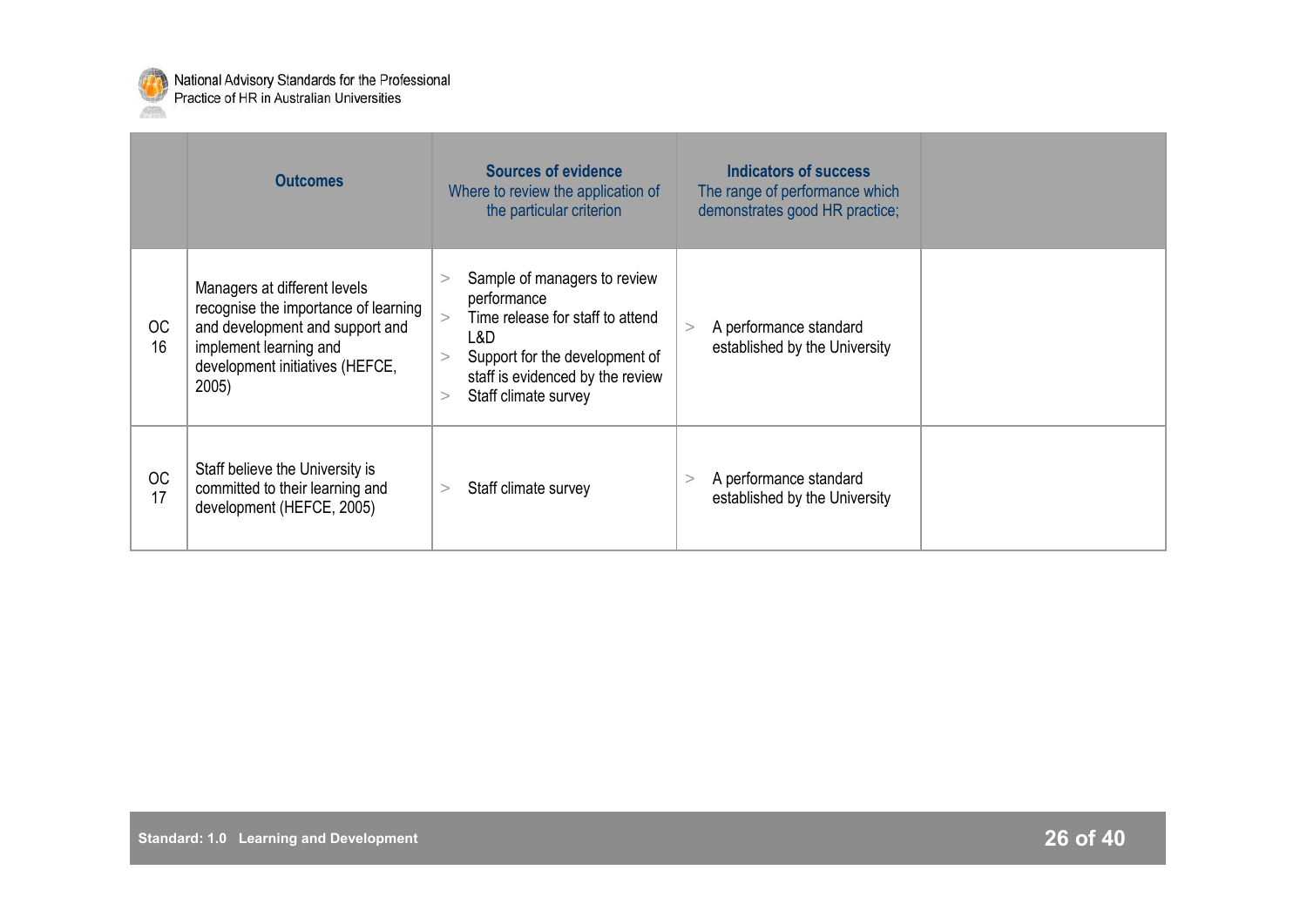

## **8 Risk Criteria**

The use of this Standard assists the University to avoid or effectively manage risks associated with:

- Staff leaving because of inadequate opportunities provided for learning and development (HEFCE, 2005)  $\bullet$
- Lack of take-up of learning and development provisions available (HEFCE, 2005)
- Under-resourcing of learning and development (HEFCE, 2005)  $\bullet$
- Costs and/or damage to corporate reputation through inadequate provision of essential corporate training.  $\bullet$
- Productivity and efficiency losses from high levels of disengagement
- Loss of productivity created by poor leadership and poor management practices
- Poorly focussed learning and development initiatives that are ineffective (HEFCE, 2005)
- Missed opportunities because of lack of appropriate skills or expertise amongst staff (HEFCE, 2005)

| Costs and/or damage to corporate reputation                                               | >            | Lack of behavioural change in the workplace                                        |
|-------------------------------------------------------------------------------------------|--------------|------------------------------------------------------------------------------------|
| Costs incurred as a consequence of cancellations                                          | >            | Lack of clarity about which L&D initiatives the University determines priority for |
| Duplication of L&D initiatives                                                            |              | resource allocation Lack of co-ordination due to unclear accountability            |
| Failure to achieve University equity objectives                                           | >            | Lack of supporting evidence for development of L&D plan                            |
| Failure to meet objectives of strategic plan and goals of the university                  | >            | Lack of take-up of L&D initiatives                                                 |
| Inability to deliver business outcomes                                                    |              | Inability to meet workforce planning / succession planning objectives              |
| Inability to evaluate the allocation of L&D resources                                     | $\mathbf{r}$ | Litigation or stress due to supervisors not demonstrating appropriate supervisory  |
| Inability to monitor efficiency, effectiveness or economy of L&D initiatives              |              | behaviours                                                                         |
| Inadequate basis for development of future L&D program                                    |              | Loss of productivity, or premature resignations Misallocation of L&D resources     |
| Inadequate governance of L&D initiatives                                                  |              | Negative impact on staff morale and the psychological contract                     |
| Inadequate skills development                                                             |              | Poor morale                                                                        |
| Inappropriate / in accurate / outdated transition of learning content to the client group | $\geq$       | Potential for human resources staff to provide ad hoc advice and guidance for      |
| from L&D staff                                                                            |              | managers and supervisors to identify and meet learning and development needs of    |
| Incomplete L&D records                                                                    |              | staff                                                                              |
| Industrial issues or stress                                                               |              | Providers treated differently across the University                                |
| Ineffective L&D activity                                                                  |              | Reduced information on which to develop or refine L&D plans                        |
| Inefficient allocation and/or application of L&D resources                                |              | Some L&D needs may not be addressed                                                |
| Insufficient effective L&D activity                                                       |              | Uneconomic use of L&D resources                                                    |
| Insufficient L&D initiatives                                                              |              | Workplace stress                                                                   |
| L&D initiatives are poorly or ineffectively focussed                                      |              |                                                                                    |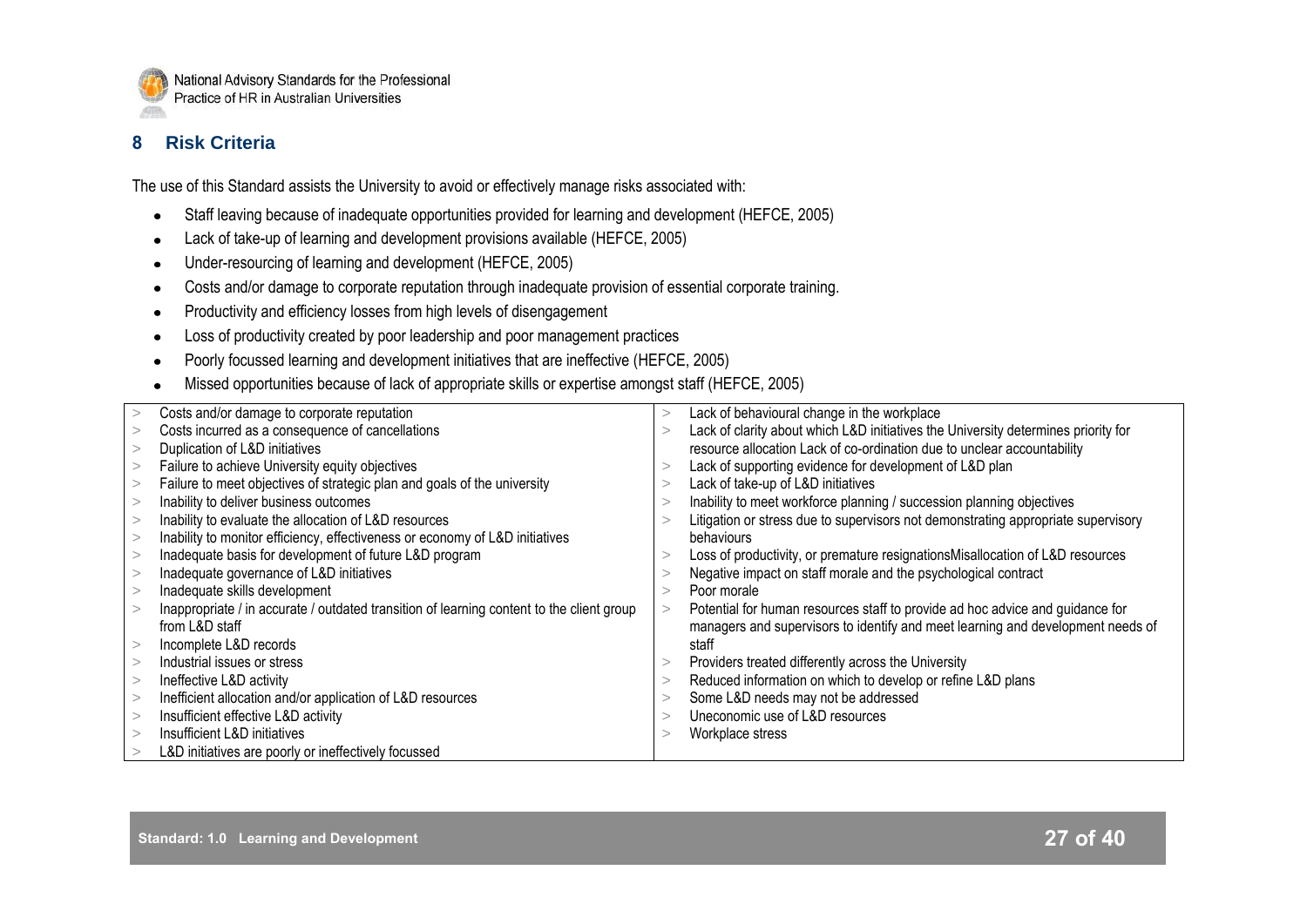

## **9 Date of Application**

## **10 Review Date**

## **11 Contributors**

Charles Sturt University CQ University Curtin University of Technology Edith Cowan University Monash University University of Melbourne University of New England University of the Sunshine Coast University of Western Australia Victoria University

## **12 Acknowledgements**

The Higher Education Funding Council for England (HEFCE) HR Council for the Voluntary & Non-profit Sector, Ontario, Canada Standing Conference of Principals (SCOP) Personnel Network, UK Universities Personnel Association (UPA), UK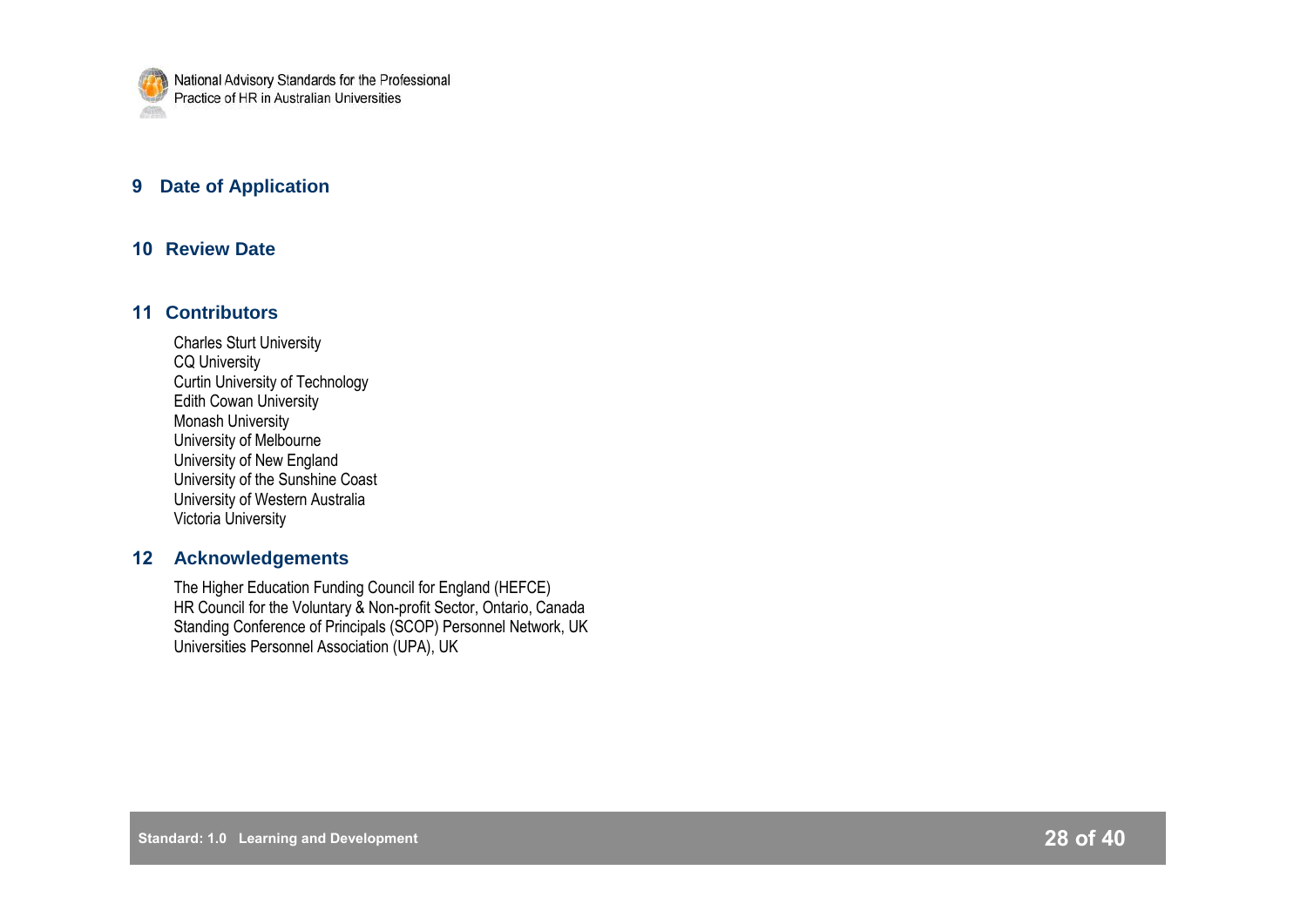

## **13 Standards Project Definitions**

#### **Accountability**

A personal obligation, liability, or answerability to others for actions carried out and performance achieved; responsibility (CCH Macquarie Dictionary of Employment and Industrial Relations 1992).

#### **Assessment**

To *officially* estimate the value of something (Concise Macquarie).

#### **Assurance**

An objective *examination* of evidence for the purpose of providing an independent assessment on risk management, control, or governance processes for the organisation. Examples may include financial, performance, compliance, system security, and due diligence engagements (Institute of Internal Auditors).

## **Attestation**

One type of assurance service in which public accountants (or other professionals) issue a written communication that expresses a conclusion about the reliability of a written assertion of another party. To qualify as an attestation service, the engagement must involve written assertions on some accountability matter (Arens, Best, Shailer, Fielder, & Loebbeche, 2002).

## **Audit**

An official *examination* and verification of records. (Concise Macquarie Dictionary).

A systematic analysis, appraisal, testing and verification of the legality, fidelity and efficiency or feasibility of proposed or completed procedures, operations, transactions, expenditures and the official records of them (CCH Macquarie Dictionary of Employment and Industrial Relations 1992).

## **Auditing**

The accumulation and evaluation of evidence about information to determine and report on the degree of correspondence between the information and established criteria (Arens et al, 2002).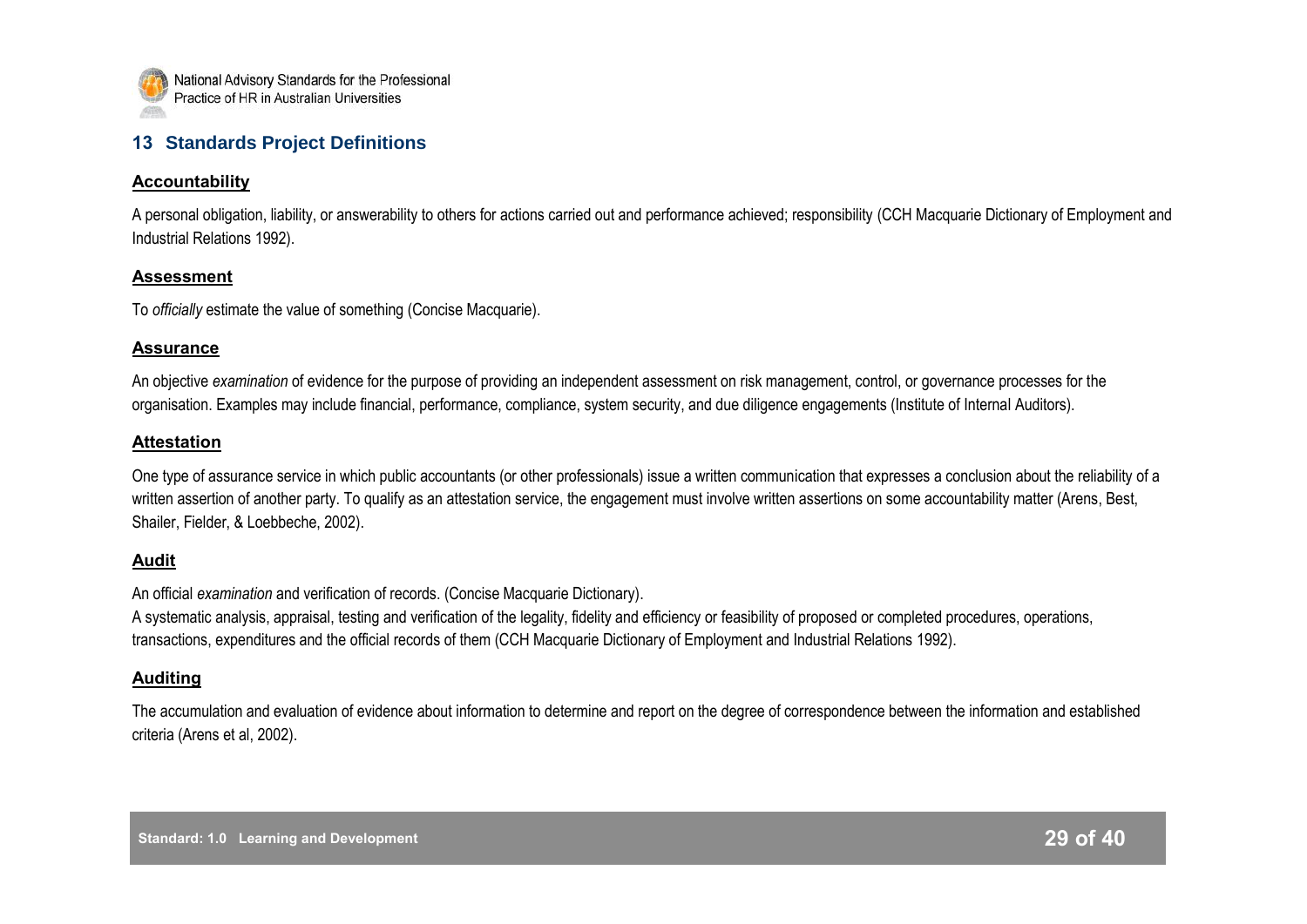

#### **Audit Report**

The communication of findings to users (Arens et al, 2002).

## **Benchmarking**

Benchmarking is the formal and structured process of searching for those practices which lead to excellent performance, the observation and exchange of information about them, their adaptation to meet the needs of one"s own organisation, and the implementation of the amended practice. (Meade, P. H. 1998, A guide to benchmarking, Dunedin, University of Otago Press.) (AUQA: n.d.)

## **Capability**

Capability is a broader concept that that of competence. Capability embraces competence but is also forward-looking, concerned with the realization of potential. Capability includes but goes beyond the achievement of competence in present day situations to imagining the future and contributing to making it happen. Capability is an integration of knowledge, skills, personal qualities and understanding used appropriately and effectively - not just in familiar and highly focused specialist contexts but in response to new and changing circumstances. (Dolan, n.d.)

## **Certification**

Official recognition that a specified status has been achieved, or that certain privilege(s) may be exercised. The same as licensing (qv). (AUQA: n.d).

## **Competency**

The specific knowledge, skills, abilities and behaviour applied within an occupation or industry to the standard required in employment. (University of South Australia, n.d.)

The integrated application of knowledge, skills, values, experience, contacts, external knowledge resources and tools to solve a problem, to perform an activity, or to handle a situation. (Sitthisak, Gilbert and Davis, 2007).

## **Criteria**

A standard of judgement; an established rule or principle for testing (Concise Macquarie).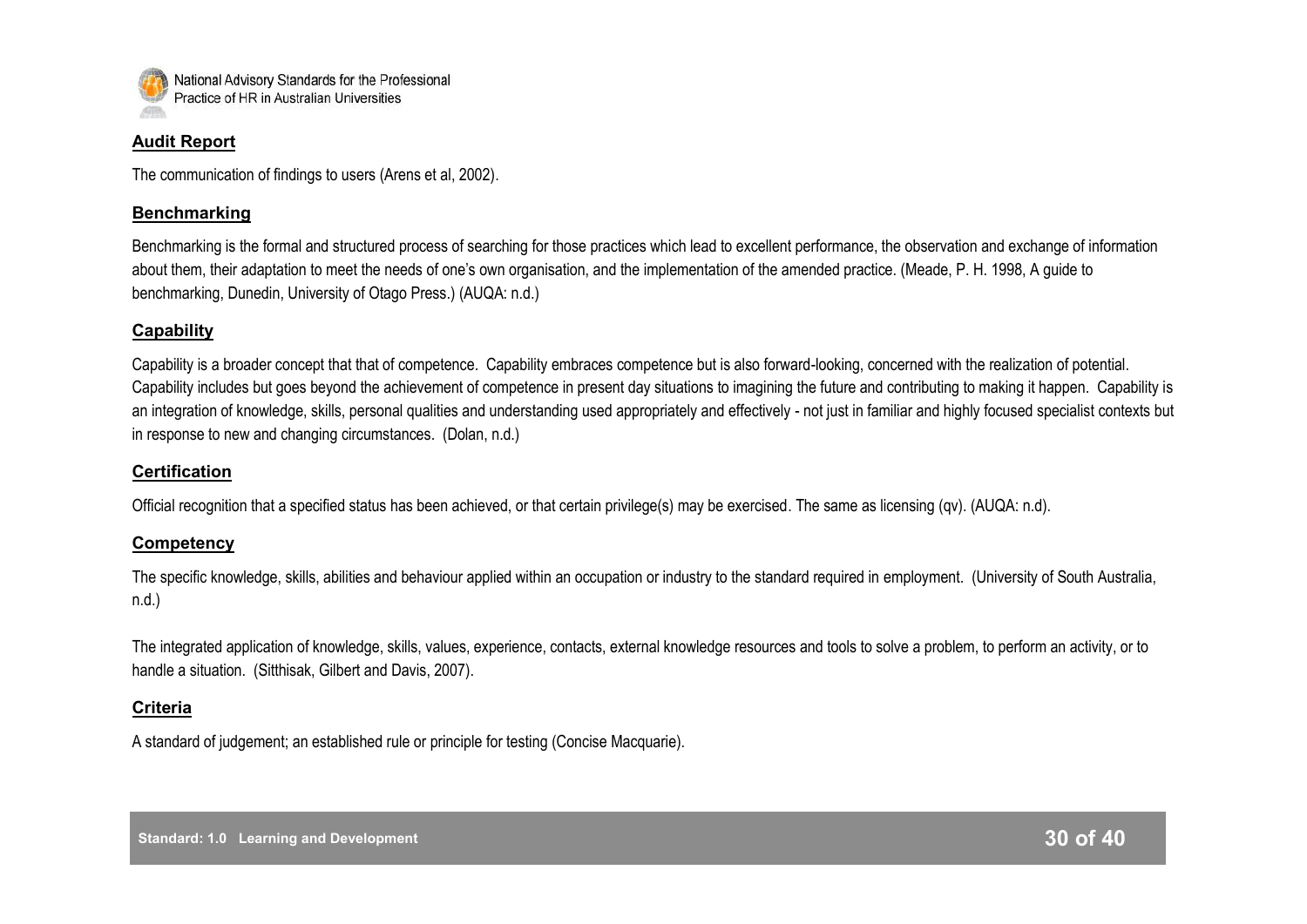

#### **Economic**

Expenditure is *economic* if it achieves the desired objective at least cost. (Leibenstein, cited in Craven and McNulty 1994, p.4.)

## **Effectiveness**

A process is effective if its outcomes match the stated goals. Effectiveness is often seen as an aspect of quality (qv). (AUQA: n.d.). Expenditure is *effective* if it achieves its objectives without taking account of cost. (Leibenstein, cited in Craven and McNulty 1994, p.4.)

## **Efficient**

Efficiency refers to the cost in relation to the outcomes achieved. It is rarely possible to describe it in absolute terms. One process is more efficient than another if it achieves the same outcomes at a lower cost (AUQA: n.d.)

Expenditure is *efficient* if it gives the highest Net Present Value (NPV) when other uses of the funds are considered. (Leibenstein, cited in Craven and McNulty 1994, p.4.)

## **Equity**

Equity refers to: the quality of being fair and just; fairness (Macquarie Dictionary of Employment & IR: 1992). Equity is considered within a context – eg: equal access; equal treatment; equal opportunity; equal pay; equal worth. In the context of developing HR standards for specific activities there is a need to examine each of the proposed standards against equity considerations.

*Example:* Workforce planning – care must be taken to ensure that the workforce profile selected for a future time period is not based on direct or indirect criteria that might result in gender discrimination.

## **Evaluation**

To ascertain the value or amount of; to appraise carefully. (Concise Macquarie)

The systematic investigation of worth or merit. Criteria must be specified for determining 'worth' or 'merit'. 'Evaluation' is sometimes used as a neutral term. (Adapted from AUQA: n.d.)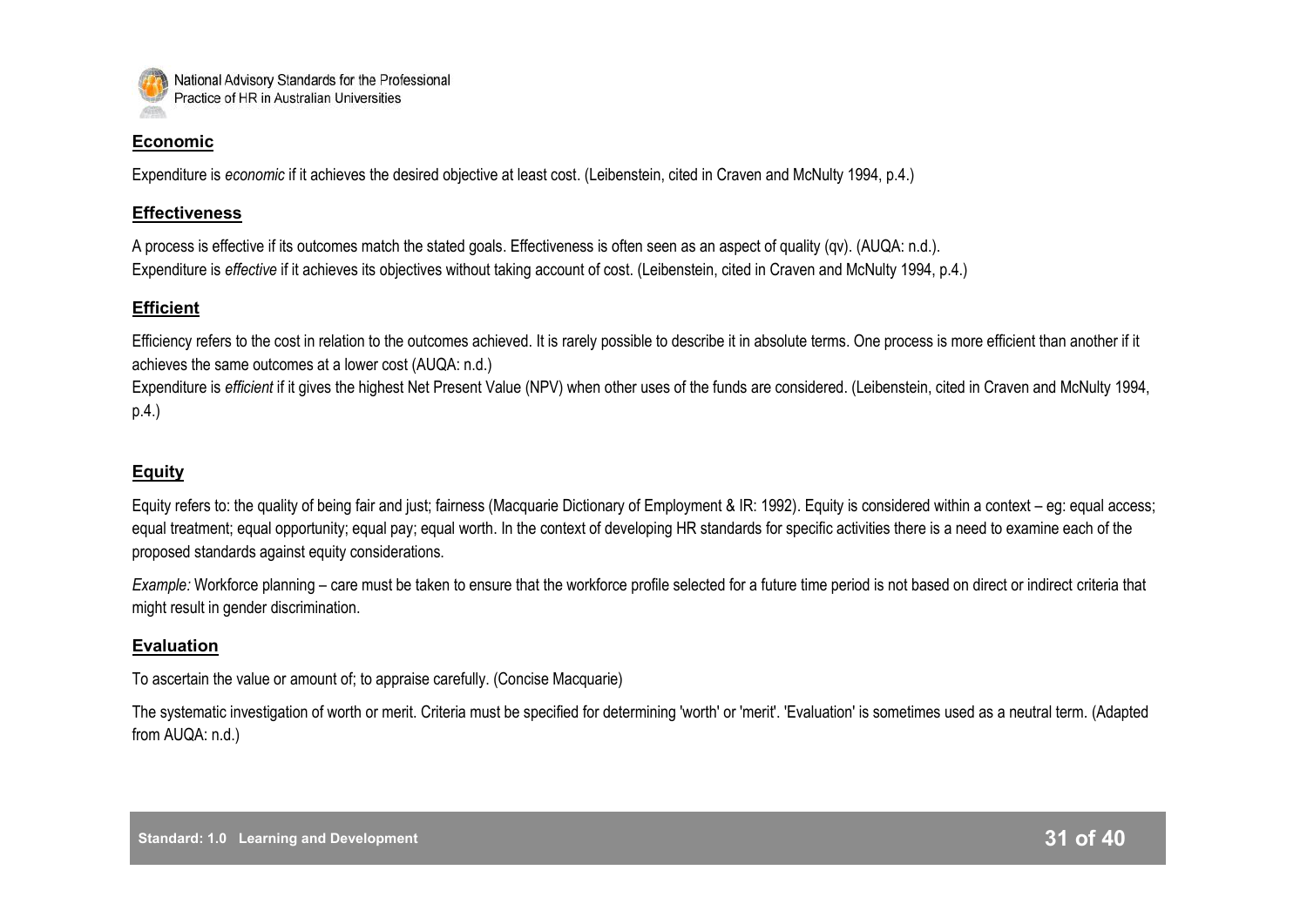

#### **Evidence**

Proof; grounds for belief; that which tends to prove or disprove something. (Concise Macquarie)

Any information used by the auditor to determine whether the information being audited is stated in accordance with established criteria (Arens et al, 2002).

## **Evidenced Based**

The conscious, explicit and judicious use of the best and current evidence in making decisions. It means integrating experience with the best available external evidence taken from systematic research. Evidence based decision making requires efficient literature-searching skills and the application of rules of evidence and logic in evaluating the research (Sackett, Rosenberg, Muir Gray, Haynes, & Richardson, 1996).

## **Examination**

To inspect or scrutinise carefully; to interrogate; to test the knowledge, reactions or qualifications. (Concise Macquarie)

## **Human Resource Audit**

An audit undertaken of human resource management, or within an aspect of human resource management. (Andrews, 2007)

## **Human Resource Performance Audit**

A performance audit of human resource management, or an aspect of human resource management, to determine its effectiveness, and/or efficiency and/or economy (Andrews, 2007).

## **Inputs**

The human, physical and financial resources used and the time required to produce the outputs. Inputs are what the process or activity uses. (Audit Office of New South Wales, 2000; Local Government Best Value Commission, n.d.)

## **KPI: key performance indicators**

A performance indicator deemed particularly important or significant.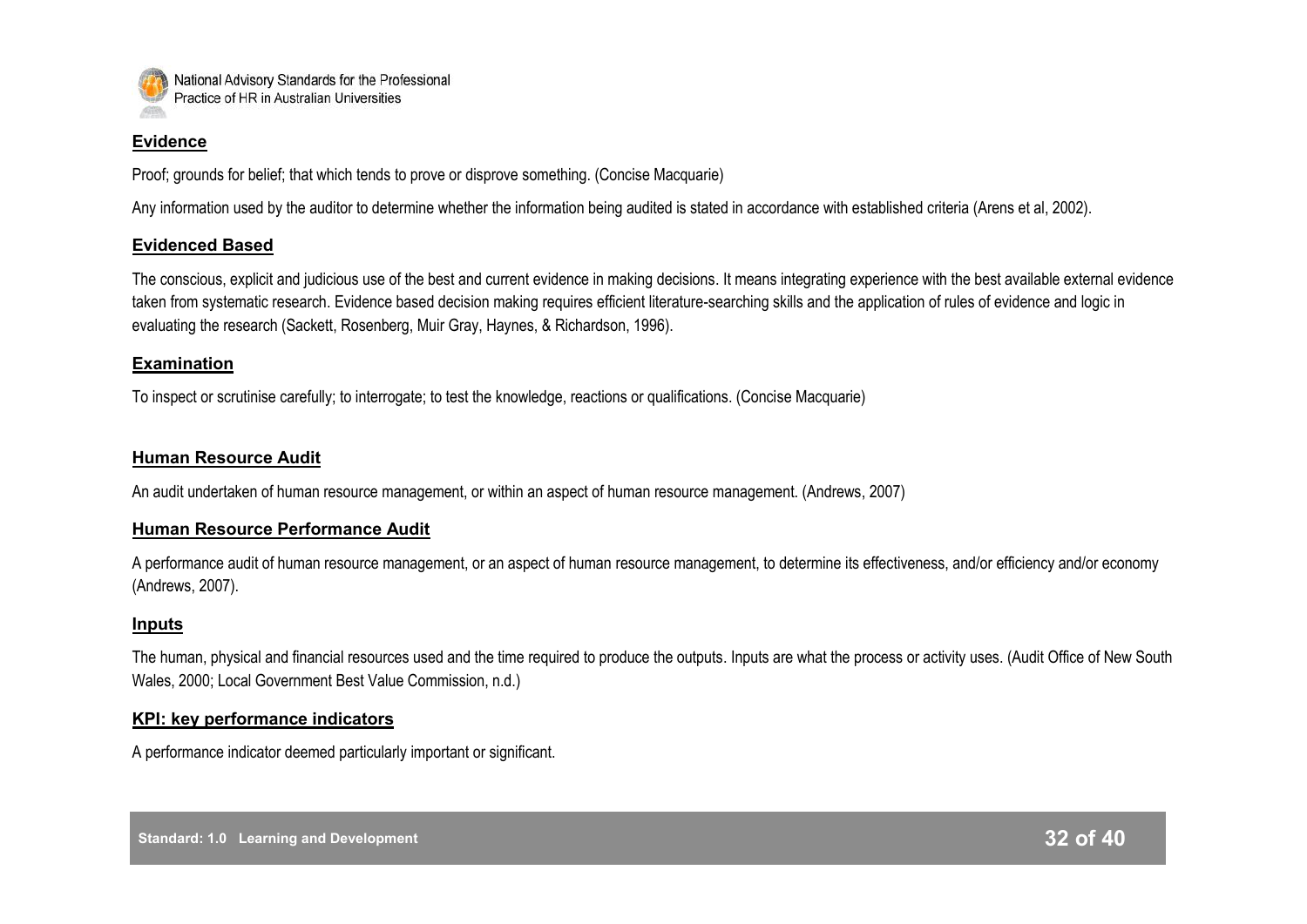

#### **Measure**

The act or process of ascertaining the extent, dimensions, quantity etc of something especially by comparison with a standard\*; (Concise Macquarie) In relation to a *standard* this view of the meaning of *measure* would presume the standard has a quantitative dimension.

#### **Management Assurance**

A level of assurance provided by Management alone.

Management assurance requires qualified independent validation in order to raise its perceived value to the level of independent assurance (eg audit).

#### **Measurement**

The act of measuring. (Concise Macquarie)

#### **Outcome**

The results or consequences of the actions or outputs. Outcomes may be short, intermediate, or long term. (The Audit Office of New South Wales, 2000).

## **Outputs**

The deliverables – goods and services – produced to achieve the outcomes being sought. (Queensland Government Treasury, 2003).

#### **Output measures**

Demonstrate the contribution made by the output to the achievement of strategic goals and outcomes. Output measures are often:

- Cost: how much does the process or service cost to deliver?
- Time whether outputs are delivered in a timely manner
- Quality how good the output is. (Auditor General of Queensland, 2007)

#### **Opinion**

Judgement or belief resting on grounds insufficient to express certainty; a formal or professional judgement expressed; a personal view, attitude or estimation. (Concise Macquarie)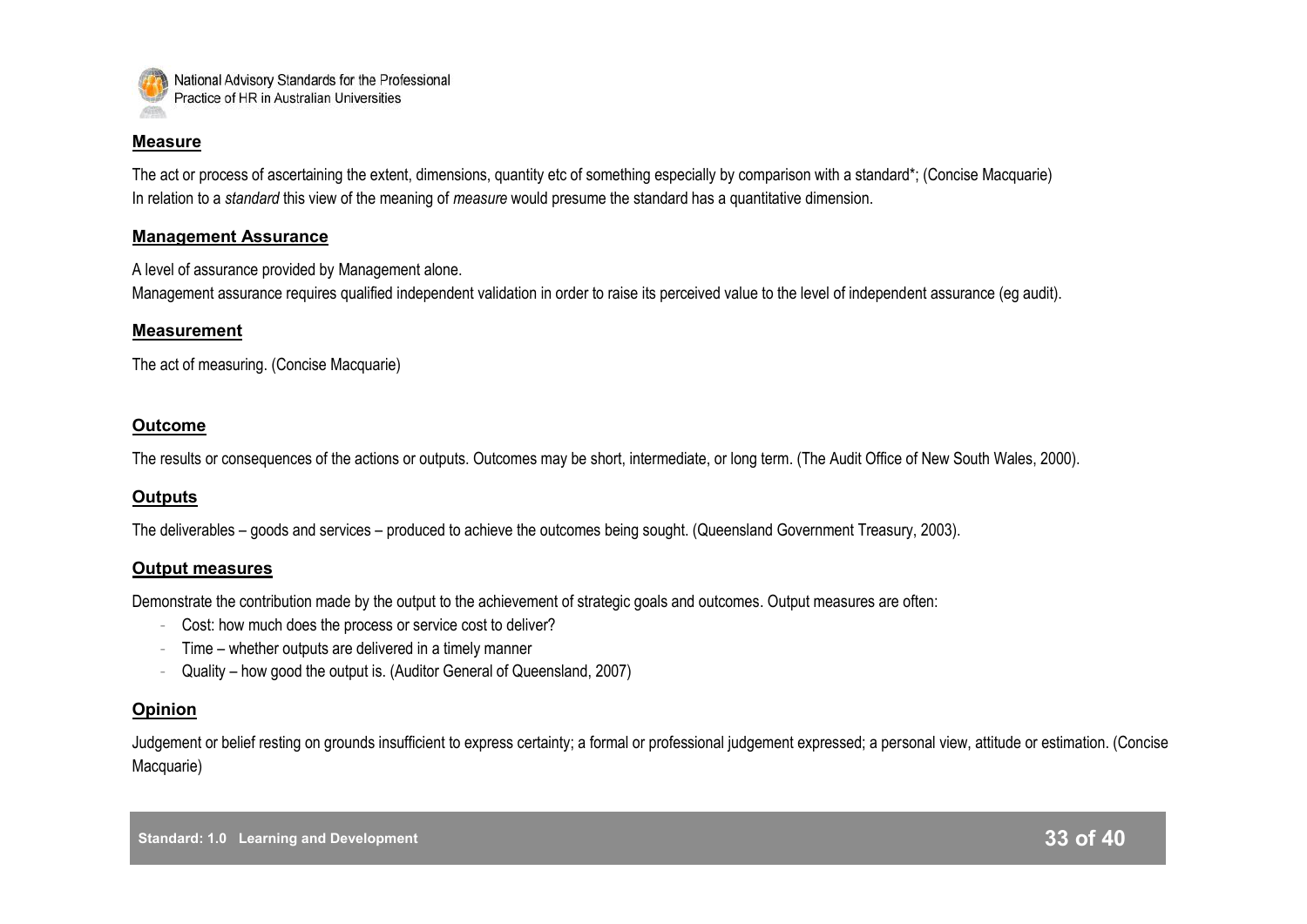

Note: Types of opinion: unqualified, qualified, adverse and disclaimer (ie insufficient competent evidence), (Siegal & Shim 2000)

## **Performance Indicator**

A representation - numeric or otherwise - of the state of, or outcomes from, an organisation, or any of its parts or processes.

Performance indicators should be subject to informed interpretation and judgement; for example, by such assessment groups as audit panels. They are sometimes called management indicators, to suggest their purpose rather than their source. Organisational performance measures that have been developed independently tend to be weakly correlated with one another. To avoid this, they should be developed in an integrated fashion, with a common direction. (AUQA, n.d.)

## **Processes**

The activities that generate the products and services that constitute the outputs. The actions or processes applied to convert resources into a product or service. (Department of Finance and Administration, 2000).

## **Proof**

Evidence sufficient to establish a thing is true, or to produce belief in its truth (Concise Macquarie).

## **Quality**

Fitness for purpose, where 'purpose' is to be interpreted broadly, to include mission, goals, objectives, specifications, and so on. This is an inclusive definition, as every organisation or activity has a purpose, even if it is not always precisely stated. Fitness for purpose' means both that an organisation has procedures in place that are appropriate for the specified purposes, and that there is evidence to show that these procedures are in fact achieving the specified purposes.

Some people criticise this definition for ignoring 'fitness of purpose', but this misses the point. Fitness of purpose must be considered at the time that objectives are defined; quality is then a matter of achieving these objectives.

Using this definition, achieving quality in education involves two steps. The first step is for institutions to set objectives that embody what is expected and required by students, employers, legislation and statutes, in addition to responding to broader issues, such as the demands arising from the characteristic nature of academic activity and the rapid development of knowledge. The second step is for the institution to ensure that it attains its objectives. Quality is related to standards if the objectives include explicit specification of levels of attainment. {AUQA, n.d.)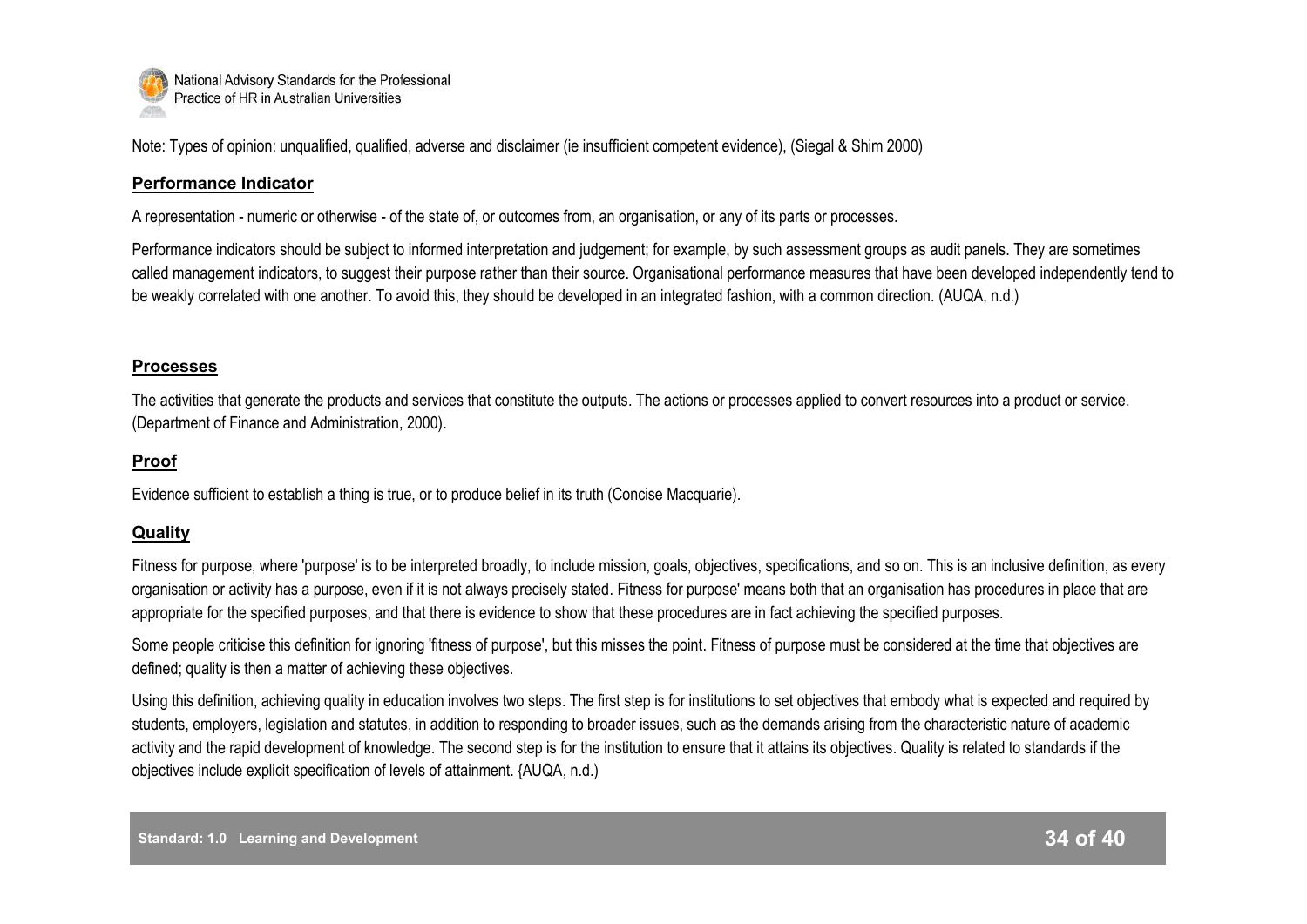

## **Quality Audit**

"Quality audit" is defined as "a systematic and independent examination to determine whether activities and related results comply with planned arrangements and whether these arrangements are implemented effectively and are suitable to achieve objectives' (Standards Australia & Standards New Zealand Joint Technical Committee QR/7 1994). This definition has been adopted by AUQA as the foundation of its approach to audit (AUQA, n.d.).

A "quality audit" must be distinguished from an "audit" conducted by a qualified auditor operating under a professional audit framework and within the Australian Auditing Standards.

## **Review**

An institution (or any part thereof) may be reviewed for any purpose, and the term 'review' can embrace a checking mechanism, whether it be assessment, audit or accreditation, internal or external, and so on. Care must be taken when using the term to differentiate the activity from a professional audit (AUQA, n.d.).

## **Risk**

*Risk* is the likelihood that some peril may actually occur to produce a loss, that is, risk is the degree to which an organization is exposed to the loss of its resources.

A risk is defined by the Australia/New Zealand Standard for Risk Management (*AS/NZS 4360:2004*) as

*"…the possibility of something happening that impacts on organisational objectives. It is the chance to either make a gain or a loss. It is measured in terms of likelihood and consequence."*

Risk is anything that threatens or limits the ability of a project to achieve its goal, objectives, or the production of project deliverables.

## **Risk Management**

The Australian / New Zealand Risk Management Standard, AS/NZS 4360: defines risk management as: "*the culture, processes and structures that are directed towards the effective management of potential opportunities and adverse effects*".

Risk management is a process of thinking systematically about all possible undesirable outcomes before they happen and setting up procedures that will avoid them, minimise or cope with their impact.

Risk management involves establishing an appropriate risk management infrastructure and culture, and applying logical and systematic risk management processes to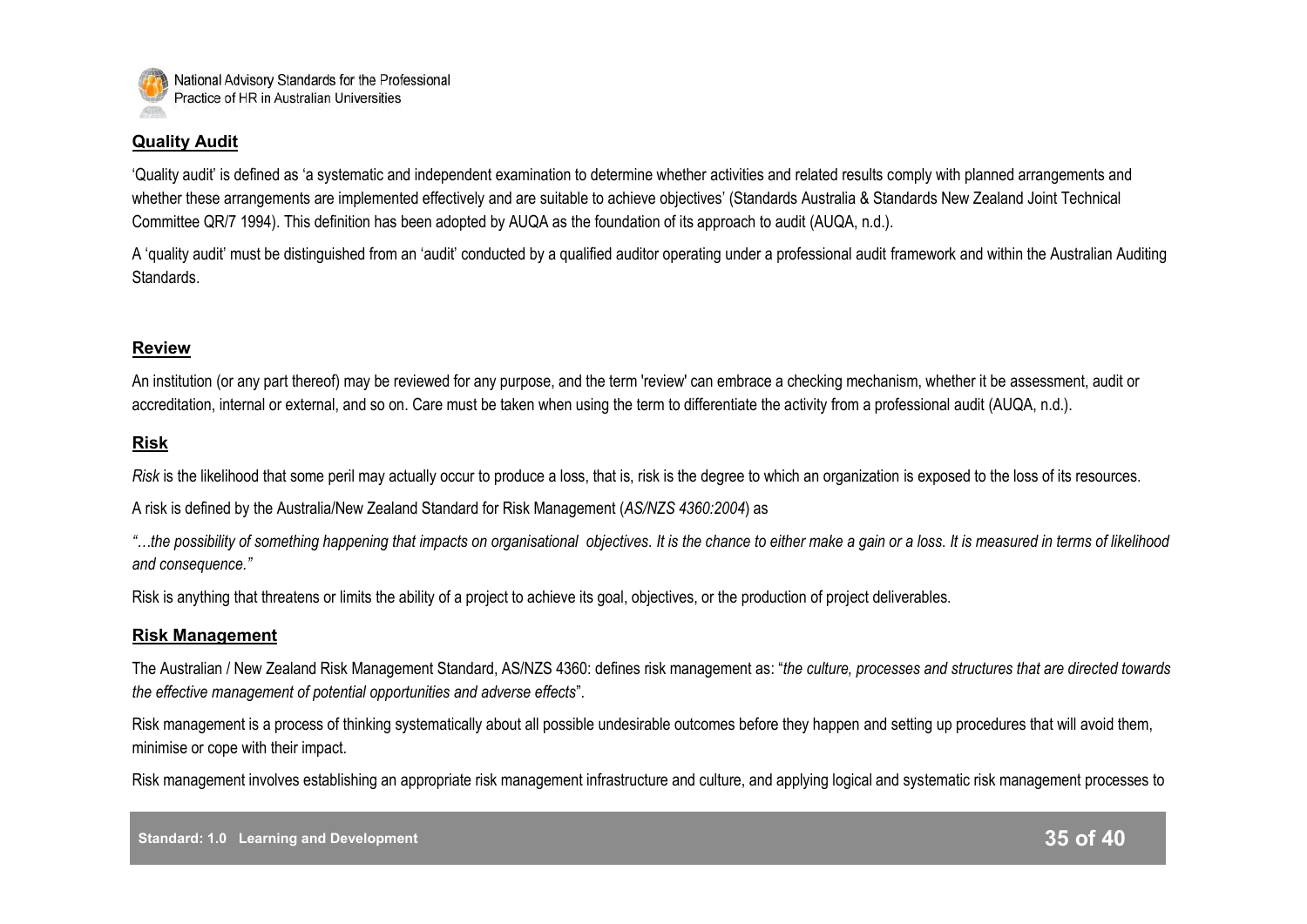

all stages in the life cycle of any activity, function or operation that includes risk. By minimising losses and maximising gains, risk management enables the University to best meet its organisational objectives.

#### **Self-audit**

An oxymoron; the correct term is self-assessment (or self-review or self-evaluation). Audit, by its very nature, cannot be 'self', as it lacks independence.

## **Self-review**

Self-review can be an ongoing process that is built into all activities in a sense of continuous improvement; it might be an ongoing process that leads to a report to the governing body for confirmation or redirection; it might be a long event that leads to major change; it might be a brief event that provides a snapshot for comparison with an earlier snapshot; and so on. (AUQA Audit Manual, Version 3.0, section 2.4.2). May also be called self-evaluation but never self-audit (Andrews, 2007).

## **Standard**

Anything taken by general consent as a basis of comparison; an approved model; a level of quality which is regarded as normal, adequate or acceptable (Concise Macquarie).

A norm or model adopted by general consent as a basis for comparison eg against which to measure individual or organisational achievements or procedures, or as a target to be aimed at (CCH Macquarie Dictionary of Employment and Industrial Relations 1992).

A standard is an agreed specification or other criterion used as a rule, guideline, or definition of a level of performance or achievement. One function of standards is to measure the criteria by which quality may be judged. Although standards are necessary, they are difficult to determine (AUQA, n.d ).

The term 'standard' is also often used to refer to:

- Factors for evaluating performance
- Normative characteristics
- Best practice exemplars.

Quality is related to standards if the objectives include explicit specification of levels of attainment. {AUQA, n.d.)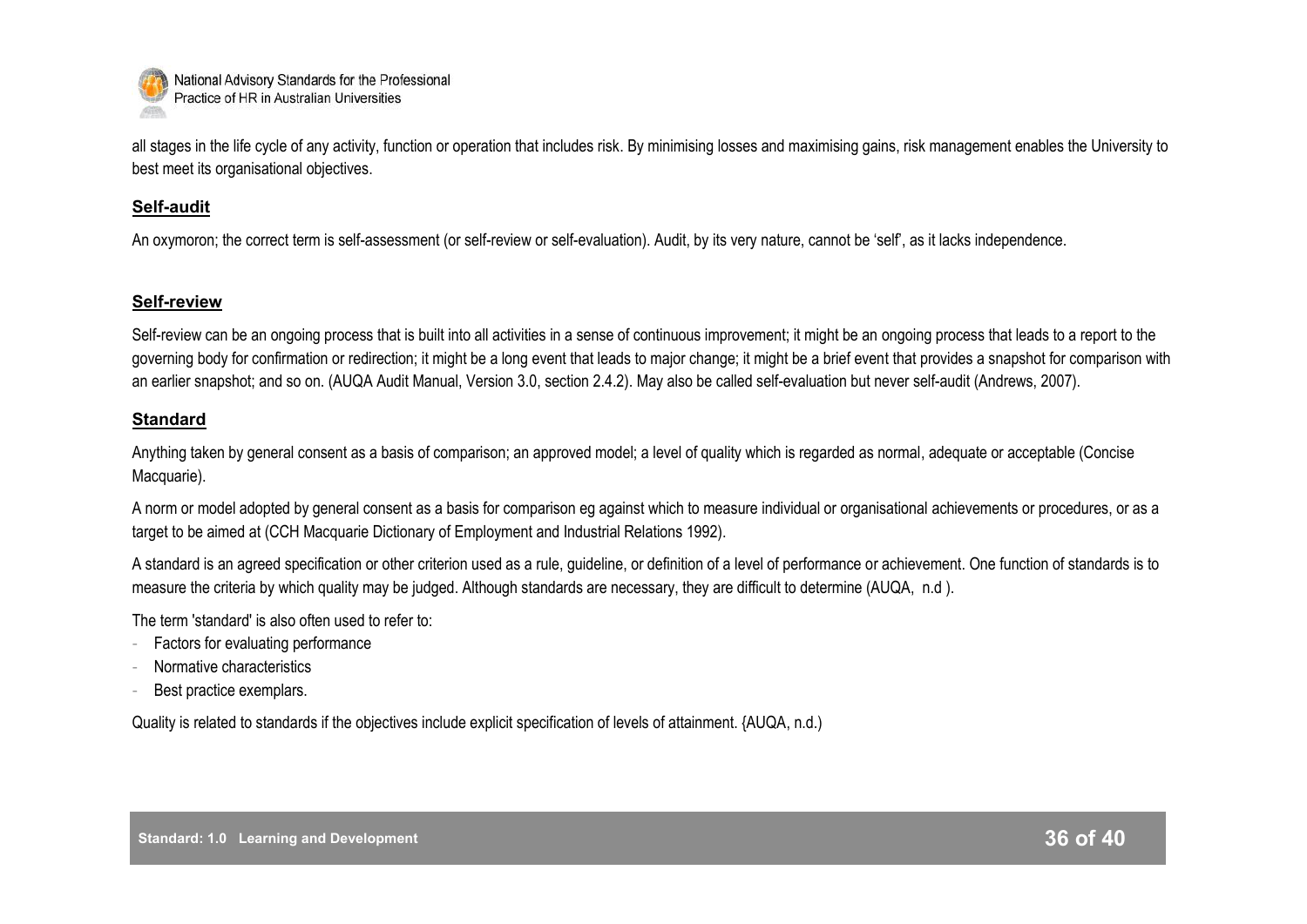

#### **Standards Project for University Human Resources (Aust)**

These standards should reflect what we "would expect to see" at a university human resource function in Australia. (NB: A university or group of universities may also have organisational specific or group HR standards).

## **Validation**

The independent checking of a process. The term is sometimes used to denote the accreditation of a program (as distinct from a whole institution) (AUQA, n.d ).

## **Value**

Estimated or assigned worth (Concise Macquarie).

#### **Value for Money**

Auditors and economists (at least in the public sector) consider an activity to be worthwhile if it gives "value for money". This means that an activity must be *effective, economic and efficient* (the three Es).

Note:

- a) Expenditure is *effective* if it achieves its objectives without taking account of cost,
- b) Expenditure is *economic* if it achieves the desired objective at least cost, and
- c) Expenditure is *efficient* if it gives the highest Net Present Value (NPV) when other uses of the funds are considered. (Leibenstein, cited in Craven and McNulty 1994, p.4.)
- d) While equity would normally be considered as a sub-set of the specification of effectiveness it may also be useful to explicitly add equity as a criteria for reference. This changes the value-for-money criteria to *effectiveness, efficiency, economy and equity (the four E's).*

## **Verify**

To prove something to be true by evidence or testimony. (Concise Macquarie)

#### **Verification**

The act of verifying. (Concise Macquarie)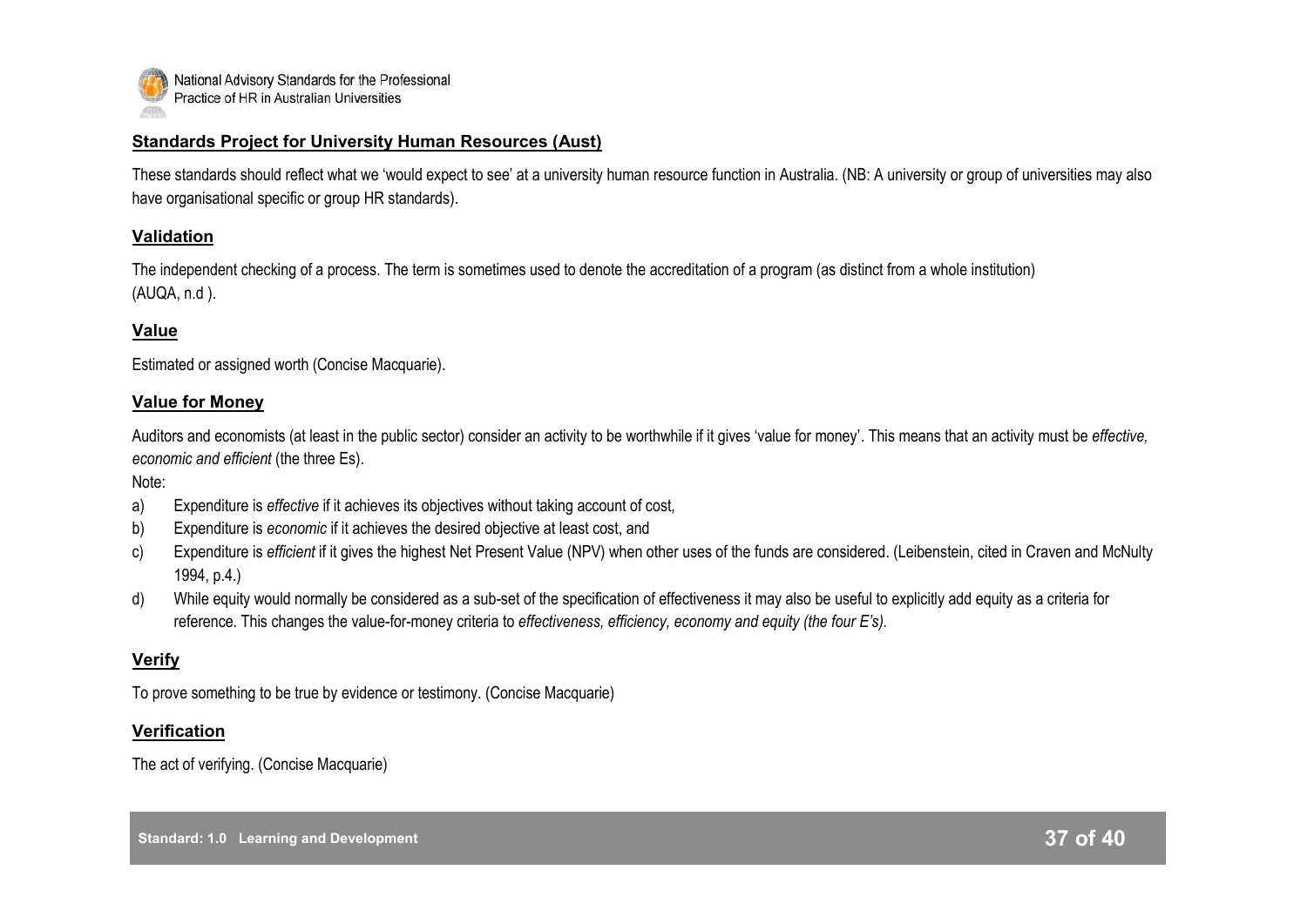

## **14 References**

- American Society of Training & Development. (ASTD) (n.d.) *ASTD competency model*. Retrieved 15 October 2008 from [http://www.astd.org/NR/rdonlyres/FD5C02A4-](http://www.astd.org/NR/rdonlyres/FD5C02A4-CD4C-4B93-95E9-2DE635AAA4A1/17355/Fullmodel.jpg) [CD4C-4B93-95E9-2DE635AAA4A1/17355/Fullmodel.jpg](http://www.astd.org/NR/rdonlyres/FD5C02A4-CD4C-4B93-95E9-2DE635AAA4A1/17355/Fullmodel.jpg)
- Andrews, C.J. (2007). *Developing and conducting a human resource management performance audit: case study of an Australian university*. Retrieved 31 Sept 2008 from <http://eprints.usq.edu.au/4297/>

Arens, A, Best, P, Shailer, G, Fielder, B, & Loebbeche, J. (2002). *Auditing In Australia - An Integrated Approach*, 5th edn., Frenchs Forest, Australia: Pearson Education.

Auditor-General of Queensland. (2007). Report to Parliament No.4 for 2007: *Are departmental output measures relevant, appropriate and a fair representation of performance achievements?* Retrieved January 21, 2008, from http://www.qao.qld.gov.au/downloadables/publications/auditor\_general\_reports/2007%20Report%20No.%204.pdf

- Australian Universities Quality Agency. (AUQA) (2002). *Report of an audit of Curtin Institute of Technology.* Retrieved July 12, 2008 from http://www.auqa.edu.au/qualityaudit/reports/auditreport\_curtin\_2002.doc
- Australian Universities Quality Agency. (AUQA) (2006). *Report of an audit of Victoria University*. Retrieved July 12, 2008 from http://www.auqa.edu.au/qualityaudit/reports/auditreport\_vu\_2006.doc
- Australian Universities Quality Agency. (AUQA) (2007). Audit Manual v4.1, *Appendix D: Framework for Risk Assessment*. Retrieved July 12, 2008 from www.auga.edu.au/qualityaudit/auditmanuals/auditmanual\_v4\_1/?pageid=framework\_d - 44k

Australian Universities Quality Agency. (AUQA) (n.d.). AUQA Glossary. Retrieved March 11, 2008 from http://www.auqa.edu.au/qualityenhancement/glossary/

- British Standards Institution (BSI) (n.d). *What is a standard.* Retrieved 7 May 2009 from http://www.bsi-global.com/en/Standards-and-Publications/Aboutstandards/What-is-a-standard/
- Clardy, A. (2004). Toward an HRD Auditing Protocol: Assessing HRD Risk Management Practices*. Human Resource Development Review*, 3(2), 124-150.
- Craven, B.M. & McNulty, M.B. (1994). Management training and development expenditures: Perspectives from auditing, economics and human resource management. *Managerial Auditing Journal,* 9(6), 3-9.
- Department of Finance and Administration. (2000). *The Outcomes and outputs framework guidance document.* Retrieved 21 January, 2008, from http://www.finance.gov.au/financial-framework/financial-management-policy-guidance/docs/OO-guide-2000.pdf
- Dolan, C. (n.d.) *Learning-centred leadership: What the literature is saying?* Retrieved 30 July 2008 from http://www.learningtolearn.sa.edu.au/core\_learning/files/links/LearningCentredLeadership.pdf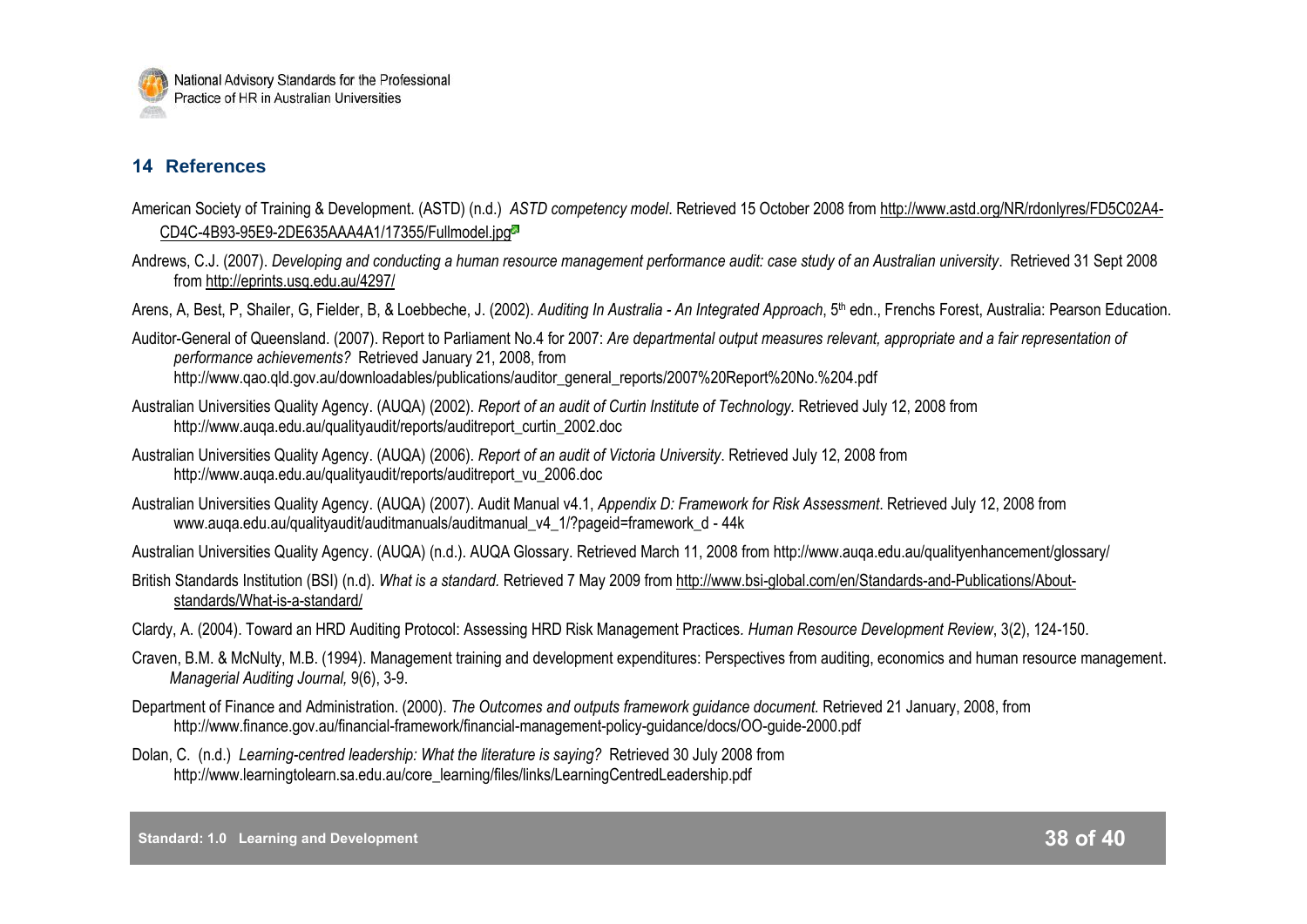

Dolenko, M. (1990). *Auditing Human Resources Management*. Florida, USA: The Institute of Internal Auditors Research Foundation.

- Higher Education Funding Council for England. (HEFCE) (2005). *People management Self-Assessment tool.* Retrieved March 21, 2007, from http://www.hefce.ac.uk/lgm/hr/selfassess/tool.htm
- Kirkpatrick, D.L. (2006). *Evaluating training programs: The four levels.* (3rd Ed.). San Francisco: Berrett-Koehler.
- Local Government Best Value Commission. (n.d.) A *quide to achieving a whole of organisation approach to best value.* Retrieved January 21, 2008, from www.lgpro.com/sigs/Corporate\_Planners\_Network/Articles/BVGfinal.pdf
- Meade, P.H. (1998). *A guide to benchmarking*. Dunedin: University of Otago Press cited on AUQA website, retrieved March 11, 2008, from http://www.auqa.edu.au/qualityenhancement/glossary/index.shtml
- Natural Resources Commission (2005). *Standard for quality natural resource management.* Retrieved 7 May 2009 from http://www.nrc.nsw.gov.au/content/documents/Standard%20for%20quality%20NRM.pdf
- Queensland Government Treasury. (2003). *Managing for Outcomes: Mapping Outputs to Outcomes.* Retrieved January 21, 2008, from http://www.treasury.qld.gov.au/office/knowledge/docs/manage-for-outcomes/mfo-outcomes.pdf
- Queensland University of Technology (QUT) (2007). *QUT Staff Development Policy 2007-2009.* Retrieved 11 July 2008 from http://www.qut.edu.au/about/staff/staffdev/pdf/Staff\_Development\_Strategy.pdf
- Sackett, D.L., Rosenberg, W.M.C., Muir Gray, J.A., Haynes, R.B., & Richardson, W.S. (1996). Evidence based medicine: what it is and what it isn't. *BMJ* 312, 71-72.
- Siegel, J.G., & Shim, J.K. (2000). *Dictionary of Accounting Terms*, 3rd edn., New York: Barrons Educational.
- Sitthisak, O., Gilbert, L. and Davis, H. C. (2007) *Towards a competency model for adaptive assessment to support lifelong learning.* Retrieved 30 July 2008 from [http://eprints.ecs.soton.ac.uk/13859/1/Towards\\_a\\_competency\\_model\\_for\\_automatic\\_adaptive\\_assessment\\_to\\_support\\_lifelong\\_learning.pdf](http://eprints.ecs.soton.ac.uk/13859/1/Towards_a_competency_model_for_automatic_adaptive_assessment_to_support_lifelong_learning.pdf)
- Standards Australia (2008). *Standards development – Policies and Procedures.* Retrieved 31 Aug 2008 from http://www.standards.org.au/cat.asp?catid=8
- The Audit Office of New South Wales. (2000). *Reporting Performance: A guide to preparing performance information for annual reports.* New South Wales: Audit Office.
- The University of Sydney. (2005). *Strategic Directions 2006-2010.* Retrieved 31 Aug 2008 from www.medfac.usyd.edu.au/.../USydStrategicDirections2006-2010.pdf
- Ulrich, D. and Brockbank, W. (2005). *HR The Value Proposition*. Massachusetts, USA: Harvard Business School Press.
- University of South Australia, *Leadership and management capabilities.* Retrieved 30 July 2008 from http://www.unisa.edu.au/staffdev/word/UniSA\_leadership\_capabilities\_oct06.pdf
- University of Tasmania (UTAS) (2004). *Staff Development Policy*. Retrieved 11 July 2008 from http://www.admin.utas.edu.au/hr/staff/sd\_policy.html